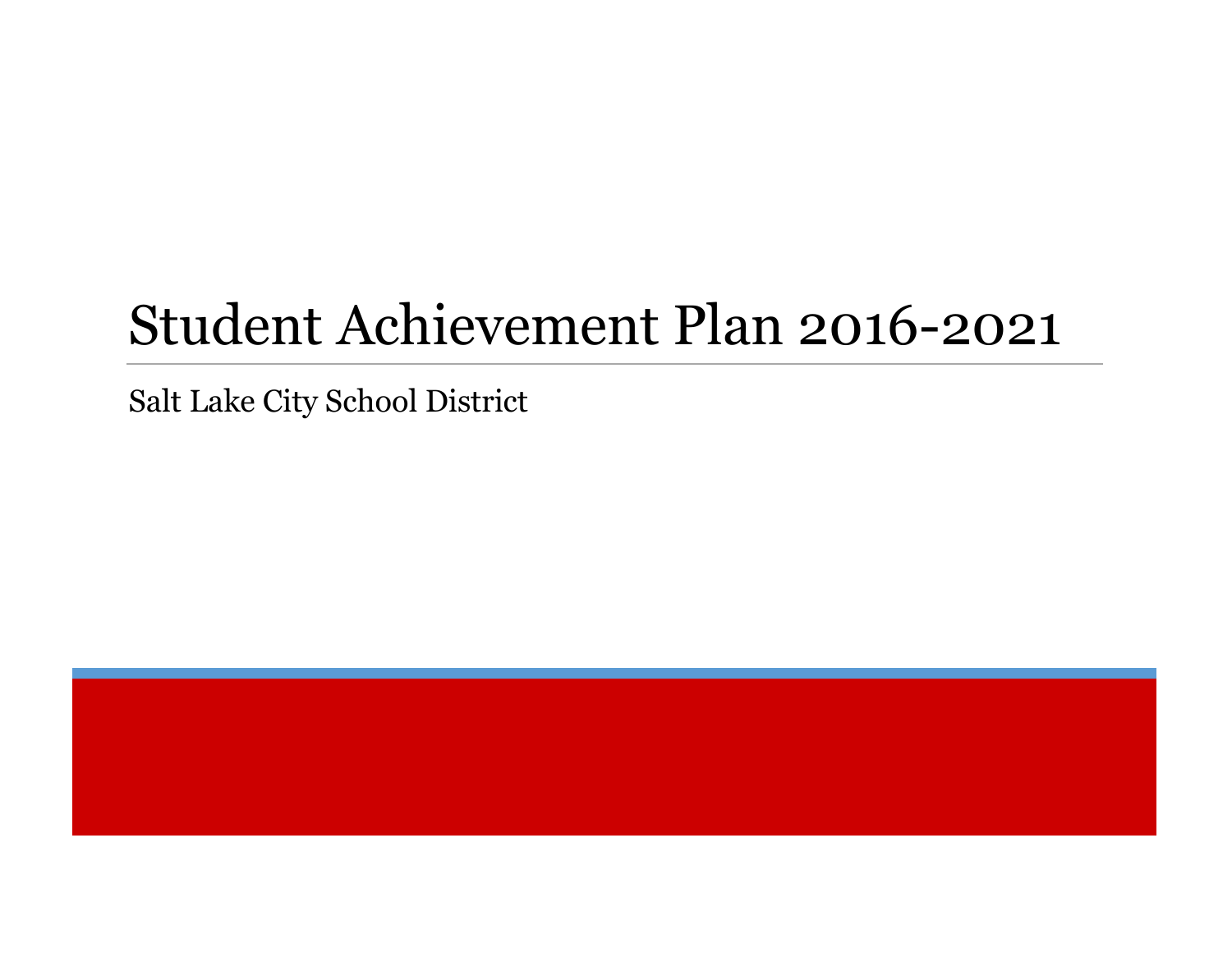**Salt Lake City School District**



**ESSENTIAL: ASSESSMENT AND EVALUATION. Delivering traditional and computer-based assessments and leveraging state-of-the-art technology to provide immediate feedback.** Results are provided to students, parents, teachers, and schools to support decision making for educational goal attainment.

| Goal                 | <b>Objectives</b>        | <b>Action Steps</b>       | <b>Timeline</b>      | <b>Measure/Outcome</b>    |
|----------------------|--------------------------|---------------------------|----------------------|---------------------------|
| <b>AE1: Provide</b>  | AE1.1 Create and deploy  | Review Spring 2016<br>A.  | June 2016- June 2021 | Make k, 1, 2 data<br>1.   |
| extensive support to | quality end-of-level     | testing results with      |                      | assessments               |
| teachers of          | assessments in grades k, | curriculum                |                      | available to              |
| kindergarten through | 1, and 2.                | supervisors and field     |                      | principals by July 1,     |
| grade 3 for using    |                          | test any needed new       |                      | 2017.                     |
| assessment to        |                          | items to update           |                      | Increase in reading<br>2. |
| improve instruction  |                          | spring assessments.       |                      | and math proficiency      |
|                      |                          | B. Adjust tests to reduce |                      | rates by 3%.              |
|                      |                          | the amount of             |                      | K-3 Reading goals<br>3.   |
|                      |                          | paper/pencil district     |                      | will be met as            |
|                      |                          | scoring and improve       |                      | determined by             |
|                      |                          | turnaround time.          |                      | USBE.                     |
|                      |                          | Provide professional      |                      | By spring 2021, 80%<br>4. |
|                      |                          | development to            |                      | of students on grade      |
|                      |                          | teachers in grades k-     |                      | level in ELA and          |
|                      |                          | 2 prior to the spring     |                      | Mathematics as            |
|                      |                          | assessment window         |                      | measured by SAGE          |
|                      |                          | to improve the            |                      | proficiency.              |
|                      |                          | quality of                |                      | Increase usage of<br>5.   |
|                      |                          | information collected     |                      | Illuminate by             |
|                      |                          | during testing.           |                      | kindergarten              |
|                      |                          |                           |                      | teachers to 25% by        |
|                      |                          |                           |                      | the end of 2016-2017      |
|                      |                          |                           |                      | school year.              |
|                      |                          |                           |                      |                           |
|                      | AE1.2 Improve            | Improve existing<br>A.    | June 2016-June 2021  |                           |
|                      | intervention and         | intervention tracking     |                      |                           |
|                      | individualized literacy  |                           |                      |                           |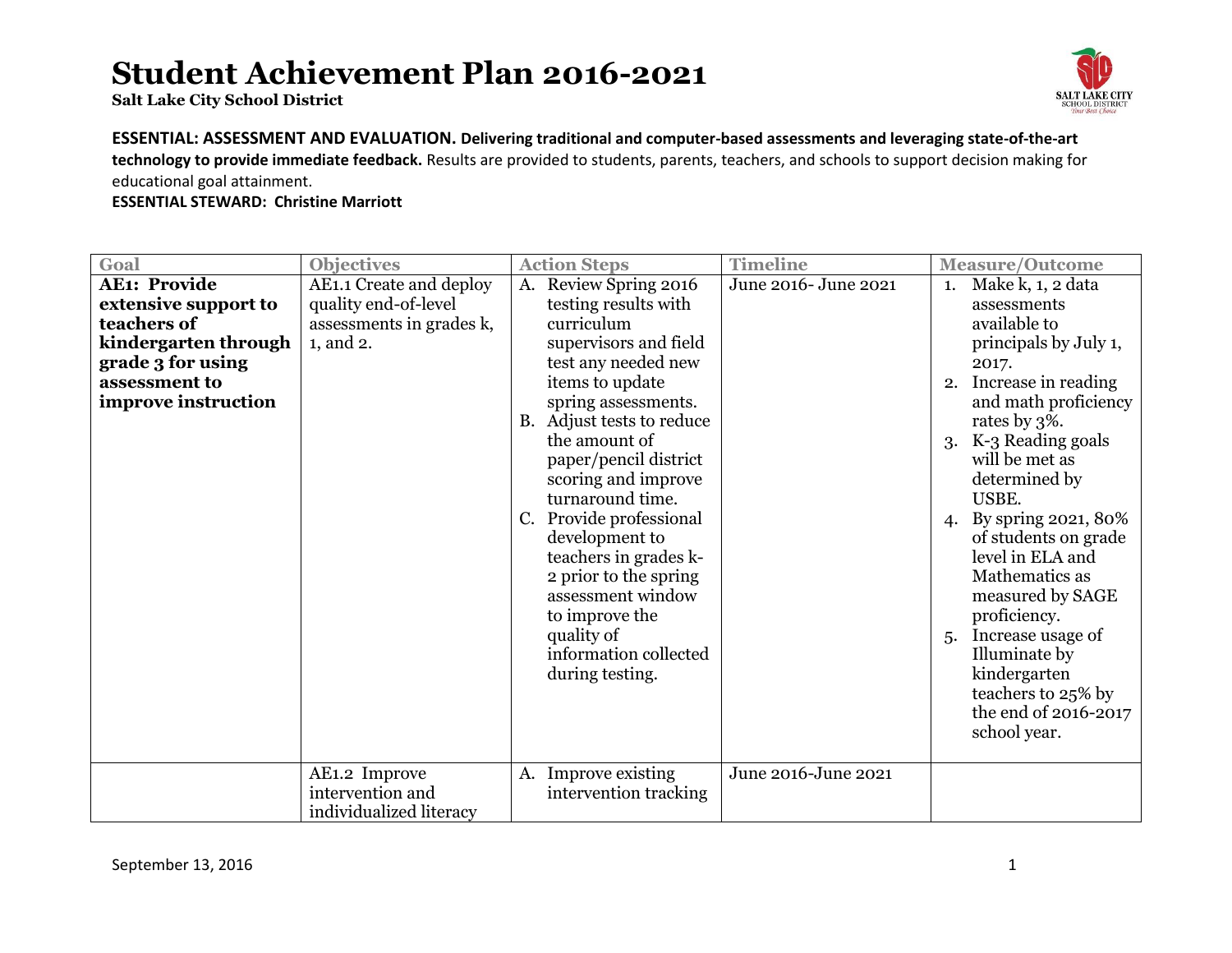**Salt Lake City School District**



#### **ESSENTIAL: ASSESSMENT AND EVALUATION. Delivering traditional and computer-based assessments and leveraging state-of-the-art technology to provide immediate feedback.** Results are provided to students, parents, teachers, and schools to support decision making for

educational goal attainment.

| Goal | <b>Objectives</b>                                                              | <b>Action Steps</b>                                                                                                                                                                                                                                                                                                                                                                                      | <b>Timeline</b>     | <b>Measure/Outcome</b>                                                   |
|------|--------------------------------------------------------------------------------|----------------------------------------------------------------------------------------------------------------------------------------------------------------------------------------------------------------------------------------------------------------------------------------------------------------------------------------------------------------------------------------------------------|---------------------|--------------------------------------------------------------------------|
|      | plan tracking procedures<br>to be used in schools.                             | template in<br>Illuminate.<br>B. Provide professional<br>development in using<br>the intervention<br>tracking template.<br>Analyze data from<br>$C_{\cdot}$<br>intervention tracker<br>to identify any areas<br>of improvement.                                                                                                                                                                          |                     |                                                                          |
|      | AE1.3 Increase teacher<br>support of data driven<br>instruction in grades k-3. | Provide professional<br>A.<br>development for<br>teachers in using<br>interim, formative,<br>and summative<br>assessment results to<br>make instructional<br>changes.<br>Create an item bank<br><b>B.</b><br>for kindergarten<br>teachers to develop<br>higher depth of<br>knowledge (DOK)<br>instructional<br>practices.<br>Create a kindergarten<br>C.<br>report card skills<br>tracker in Illuminate. | June 2016-June 2017 | Kindergarten item bank<br>and report card trackers<br>will be developed. |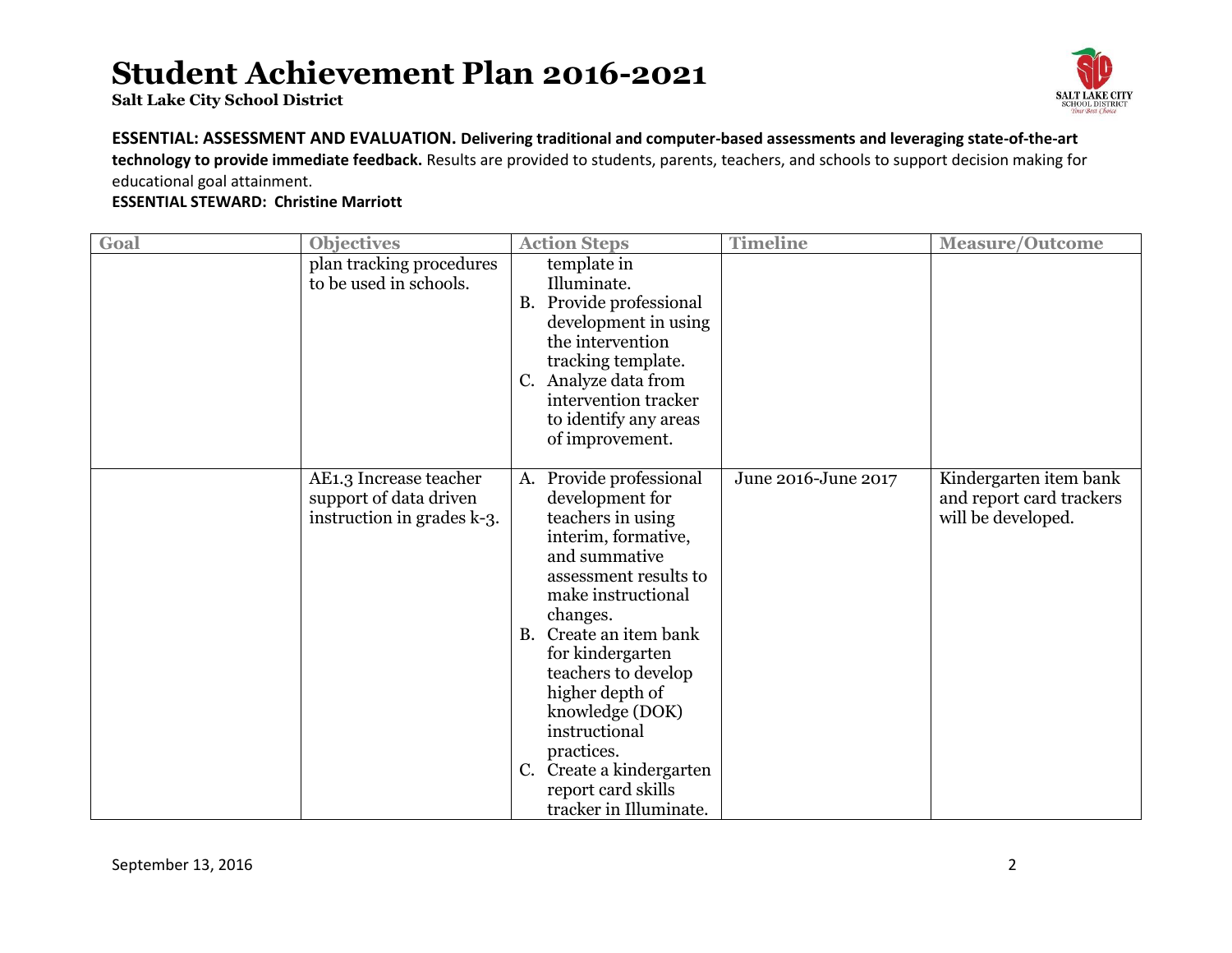**Salt Lake City School District**



#### **ESSENTIAL: ASSESSMENT AND EVALUATION. Delivering traditional and computer-based assessments and leveraging state-of-the-art technology to provide immediate feedback.** Results are provided to students, parents, teachers, and schools to support decision making for

educational goal attainment.

| Goal                   | <b>Objectives</b>     |           | <b>Action Steps</b>                   | <b>Timeline</b>       | <b>Measure/Outcome</b>    |
|------------------------|-----------------------|-----------|---------------------------------------|-----------------------|---------------------------|
| <b>AE2: Provide a</b>  | AE2.1 Deliver high    |           | A. Establish a master                 | Annually, June 2016 - | 1. Increase in English    |
| system of high quality | quality interim       |           | calendar and assign a                 | <b>June 2021</b>      | language arts,            |
| interim assessments    | assessments on time.  |           | point person to                       |                       | mathematics, and          |
| to support teacher     |                       |           | ensure interim                        |                       | science proficiency       |
| collaboration around   |                       |           | assessments are                       |                       | rates by 3%.              |
| instructional          |                       |           | published on time.                    |                       | 2. By spring 2021, 80%    |
| practices.             |                       | <b>B.</b> | Incorporate                           |                       | of students proficient    |
|                        |                       |           | technology-enhanced                   |                       | on SAGE in English        |
|                        |                       |           | items (TEI),                          |                       | language arts,            |
|                        |                       |           | constructed response                  |                       | mathematics, and          |
|                        |                       |           | items, and                            |                       | science SAGE.             |
|                        |                       |           | performance tasks on                  |                       | 3. Increase teacher use   |
|                        |                       |           | interim assessments                   |                       | of Illuminate in 2015-    |
|                        |                       |           | to increase the                       |                       | 2016.                     |
|                        |                       |           | alignment with                        |                       |                           |
|                        |                       |           | SAGE.                                 |                       |                           |
|                        |                       |           | Analyze interim<br>assessment data at |                       |                           |
|                        |                       |           | the district and                      |                       |                           |
|                        |                       |           | school level to                       |                       |                           |
|                        |                       |           | support decision                      |                       |                           |
|                        |                       |           | making about interim                  |                       |                           |
|                        |                       |           | quality, rigor, cut                   |                       |                           |
|                        |                       |           | scores, and timelines.                |                       |                           |
|                        |                       |           |                                       |                       |                           |
|                        | AE2.2 Provide         | A.        | Develop training                      | Annually, June 2016 - | Increase overall usage of |
|                        | professional          |           | modules to support                    | <b>June 2021</b>      | district interim          |
|                        | development on data   |           | teachers in learning                  |                       | assessments by 15%        |
|                        | driven instruction to |           | to use Illuminate to                  |                       |                           |
|                        | teachers              |           | administer interim                    |                       |                           |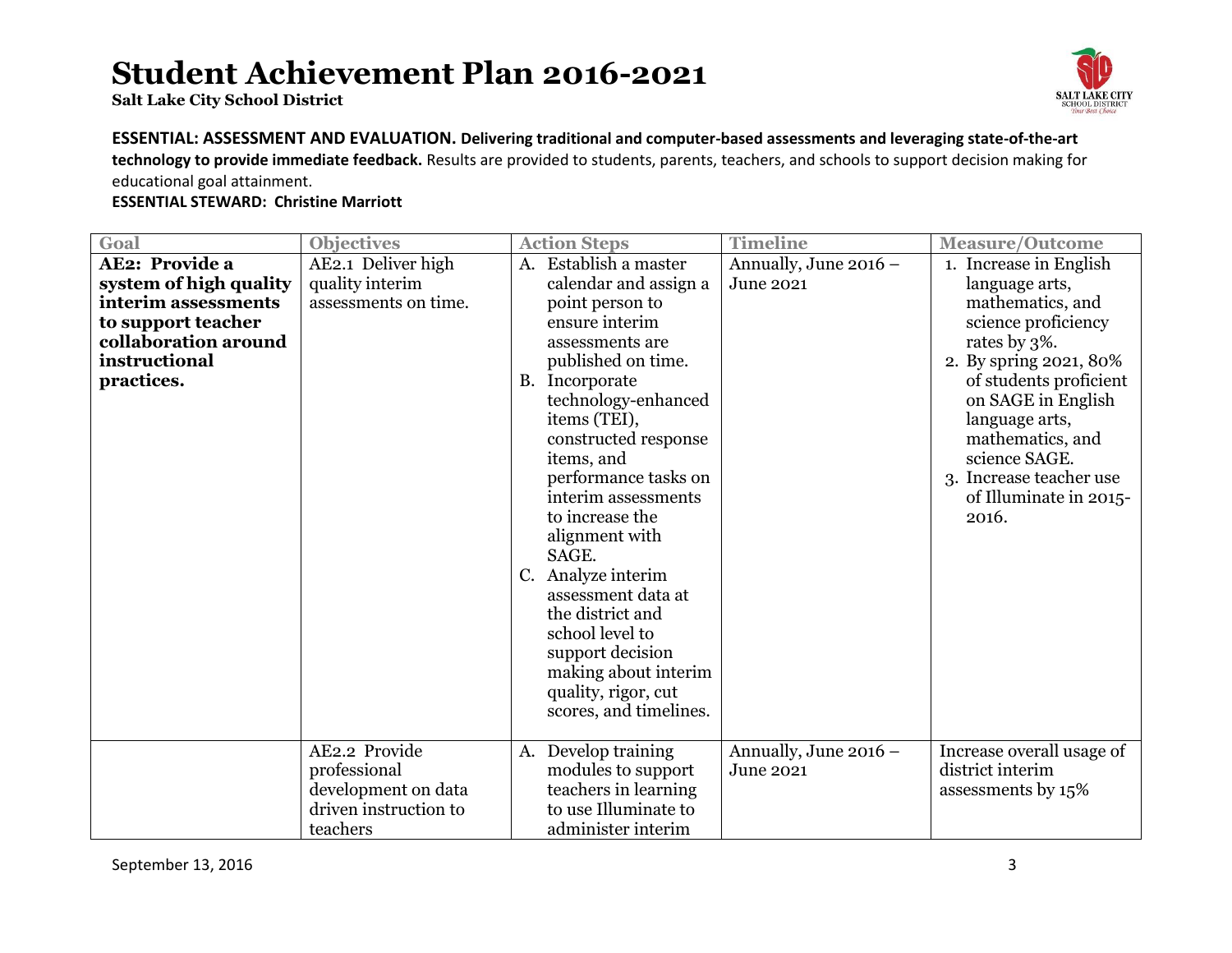**Salt Lake City School District**



#### **ESSENTIAL: ASSESSMENT AND EVALUATION. Delivering traditional and computer-based assessments and leveraging state-of-the-art**

**technology to provide immediate feedback.** Results are provided to students, parents, teachers, and schools to support decision making for educational goal attainment.

| Goal | <b>Objectives</b>                                                                                   | <b>Action Steps</b>                                                                                                                                                                                                                                                                                                                              | <b>Timeline</b>                    | <b>Measure/Outcome</b> |
|------|-----------------------------------------------------------------------------------------------------|--------------------------------------------------------------------------------------------------------------------------------------------------------------------------------------------------------------------------------------------------------------------------------------------------------------------------------------------------|------------------------------------|------------------------|
|      |                                                                                                     | assessments and in<br>using Illuminate<br>reports.<br>B. Develop Illuminate<br>reports containing<br>student scores,<br>classroom results,<br>and SAGE/EOL<br>scores.<br>Compare monthly<br>usage reports from<br>Illuminate to<br>previous school year.<br>Sites with stagnant or<br>decreasing usage will<br>be invited to host a<br>training. |                                    |                        |
|      | AE2.3 Support teachers<br>and principals during<br>data meetings in schools<br>throughout the year. | A. Assign a data<br>specialist to each<br>school.<br><b>B.</b> Establish shared<br>calendars for teacher<br>data meetings<br>throughout the year.<br>C. Schedule time for<br>data specialists to<br>participate in data<br>meetings.                                                                                                             | Annually, June 2016 -<br>June 2021 |                        |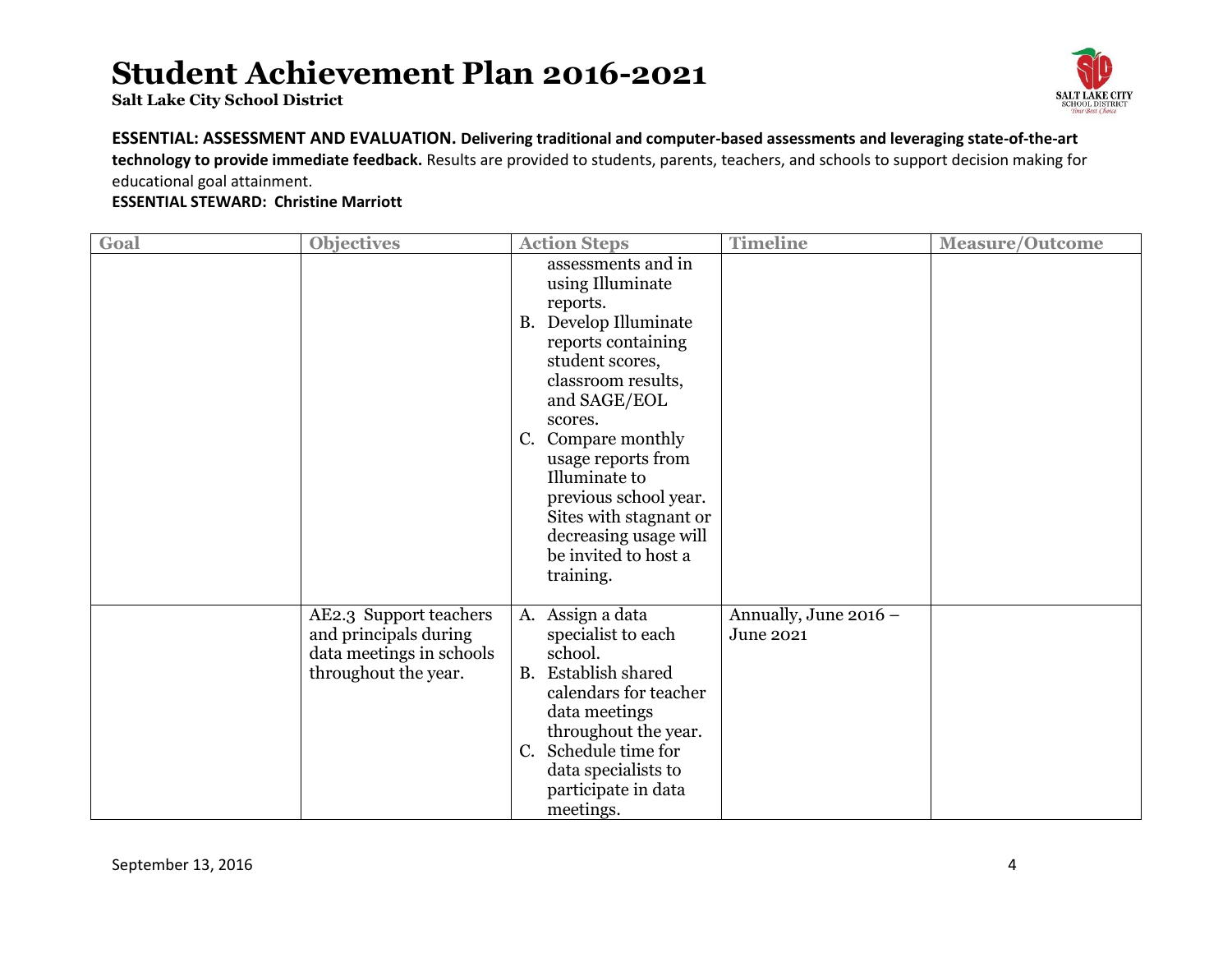**Salt Lake City School District**



**ESSENTIAL: ASSESSMENT AND EVALUATION. Delivering traditional and computer-based assessments and leveraging state-of-the-art technology to provide immediate feedback.** Results are provided to students, parents, teachers, and schools to support decision making for educational goal attainment.

| Goal                  | <b>Objectives</b>           | <b>Action Steps</b>              | <b>Timeline</b>     | <b>Measure/Outcome</b>     |
|-----------------------|-----------------------------|----------------------------------|---------------------|----------------------------|
| AE3: Develop data     | AE3.1 Create on-track       | Discuss and identify<br>A.       | June 2016-June 2017 | 1. Increase percent of     |
| collection, analysis, | indicators for              | indicators with                  |                     | successful students        |
| and reporting         | attendance, GPA, course     | middle and high                  |                     | (skills and habits) at     |
| practices to support  | success, and discipline     | school stakeholders.             |                     | the end of grades 8,       |
| DDI in middle and     | referrals that are          | Generate prototypes<br><b>B.</b> |                     | 9 and 11.                  |
| high schools. These   | accessible in real time for | for reporting in                 |                     | 2. Increased percent of    |
| categories of         | middle and high school      | Illuminate and                   |                     | proficient students        |
| indicators will       | principals, teachers, and   | possibly other                   |                     | on SAGE ELA, math,         |
| include attendance,   | counselors.                 | platforms such as                |                     | and science in             |
| GPA, course taking,   |                             | Tableau.                         |                     | grades $8, 9$ , and $11$ . |
| and other indicators  |                             |                                  |                     | 3. Increased percent of    |
| that go beyond the    |                             |                                  |                     | students that are          |
| summative test        |                             |                                  |                     | career and college         |
| results.              |                             |                                  |                     | ready, as measured         |
|                       |                             |                                  |                     | by ACT scores.             |
|                       |                             |                                  |                     | 4. Increased               |
|                       |                             |                                  |                     | graduation rate.           |
|                       |                             |                                  |                     | 5. Increased post-         |
|                       |                             |                                  |                     | secondary                  |
|                       |                             |                                  |                     | enrollments.               |
|                       |                             |                                  |                     | 6. Improved                |
|                       |                             |                                  |                     | communication of           |
|                       |                             |                                  |                     | results with district      |
|                       |                             |                                  |                     | employees and              |
|                       |                             |                                  |                     | patrons through the        |
|                       |                             |                                  |                     | publication of             |
|                       |                             |                                  |                     | baseline data in the       |
|                       |                             |                                  |                     | Pathways Indicators        |
|                       |                             |                                  |                     | document.                  |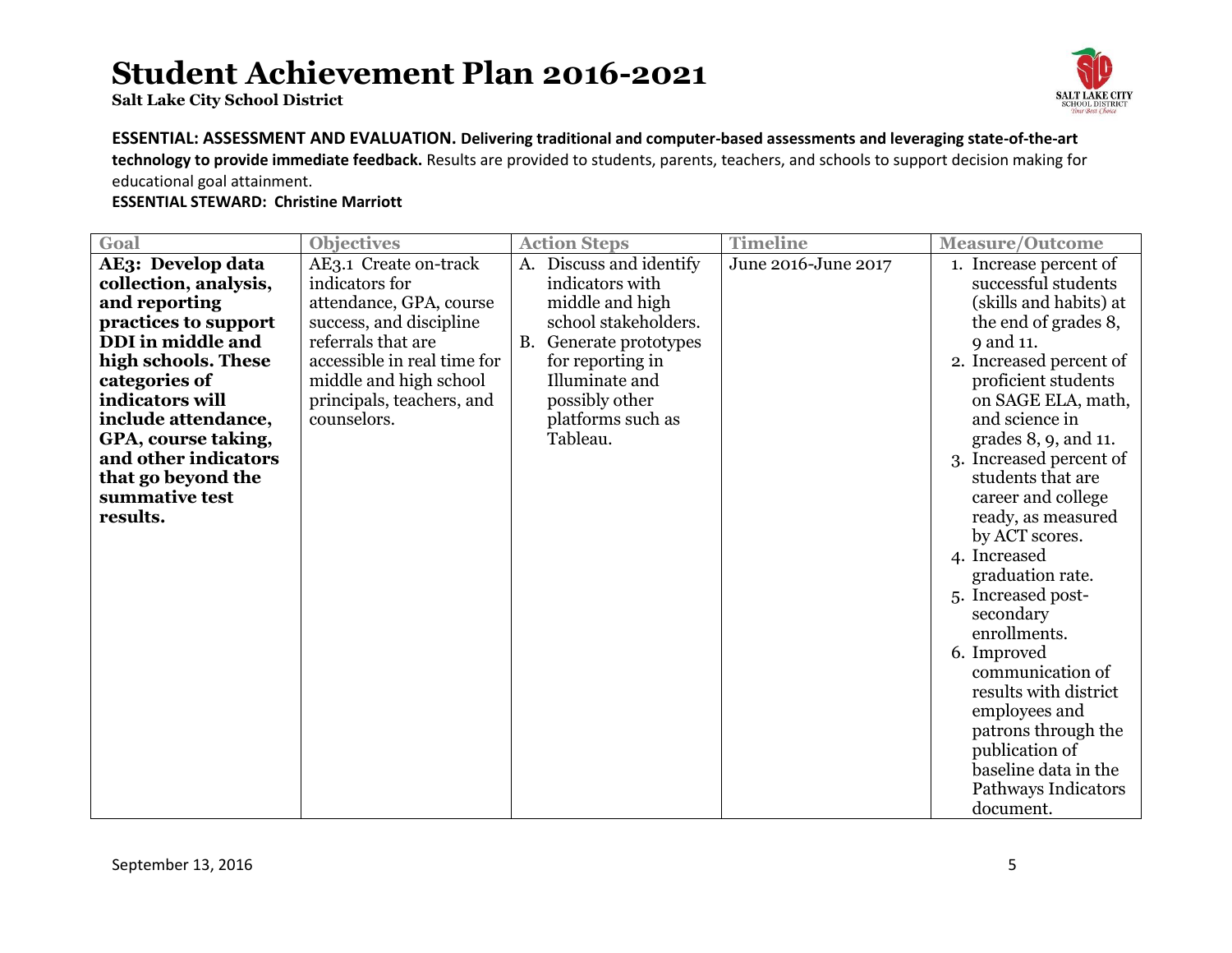**Salt Lake City School District**



#### **ESSENTIAL: ASSESSMENT AND EVALUATION. Delivering traditional and computer-based assessments and leveraging state-of-the-art technology to provide immediate feedback.** Results are provided to students, parents, teachers, and schools to support decision making for educational goal attainment.

| Goal | <b>Objectives</b>         | <b>Action Steps</b>       | <b>Timeline</b>       | <b>Measure/Outcome</b> |
|------|---------------------------|---------------------------|-----------------------|------------------------|
|      | AE3.2 Analyze course      | Collect concurrent<br>A.  | Annually, June 2016 - |                        |
|      | taking patterns in        | enrollment,               | June 2021             |                        |
|      | conjunction with          | <b>Advanced Placement</b> |                       |                        |
|      | graduation rate and       | (AP), and career          |                       |                        |
|      | college enrollment.       | technology education      |                       |                        |
|      |                           | (CTE) pass rates to       |                       |                        |
|      |                           | compare with student      |                       |                        |
|      |                           | graduation rate and       |                       |                        |
|      |                           | college (post-high        |                       |                        |
|      |                           | school) completion.       |                       |                        |
|      | AE3.3 Implement           | Survey students and<br>A. | Annually, June 2016 - |                        |
|      | stakeholder surveys that  | teachers regarding        | <b>June 2021</b>      |                        |
|      | include priority          | school climate,           |                       |                        |
|      | indicators such as caring | student interests and     |                       |                        |
|      | adult, engagement in      | extra-curricular          |                       |                        |
|      | school activities, and    | activities.               |                       |                        |
|      | school climate            |                           |                       |                        |
|      |                           |                           |                       |                        |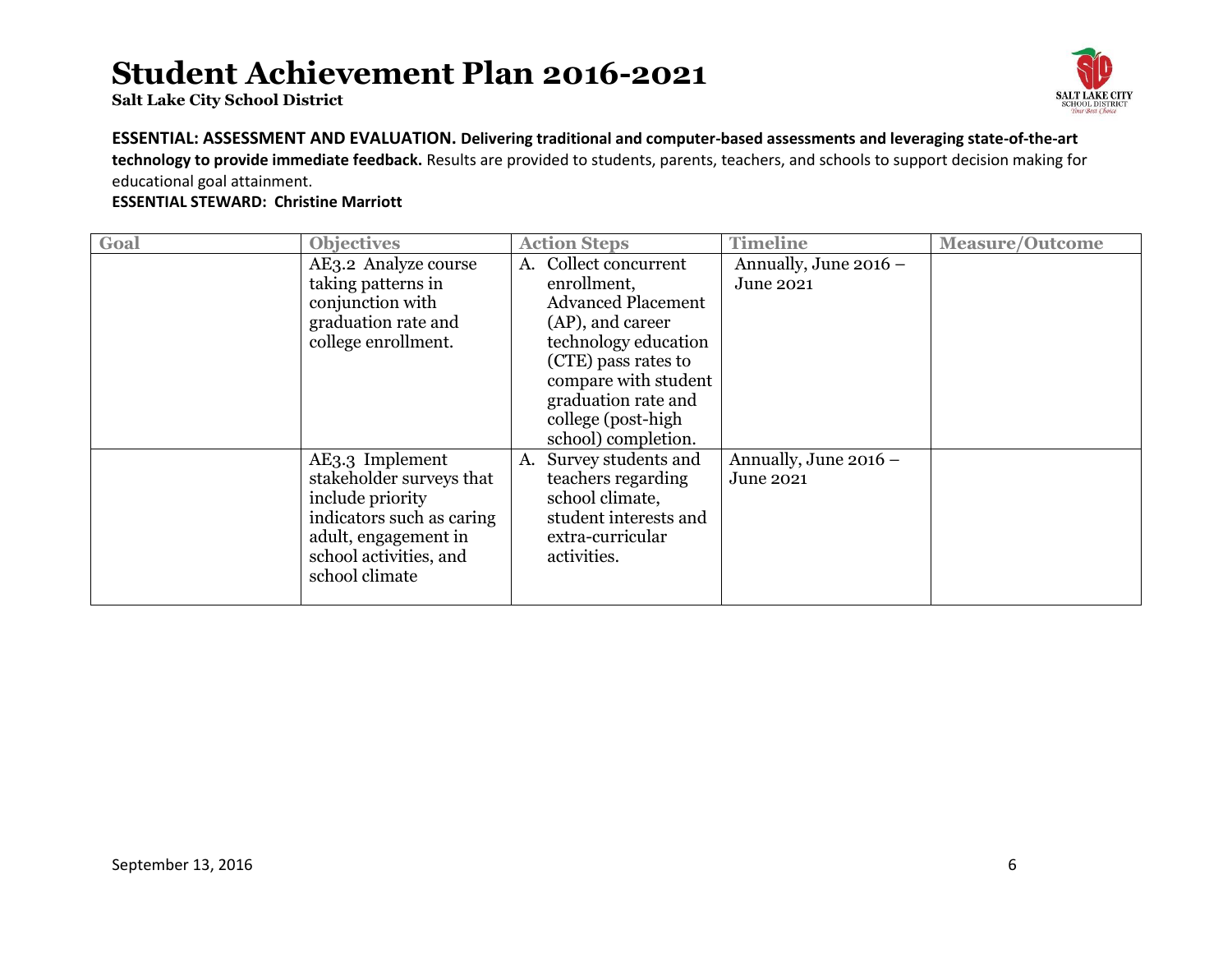**Salt Lake City School District**



**ESSENTIAL: CURRICULUM. The goals, the methods, and the materials used for teaching and learning.** The purpose of the curriculum is to enable each student to be a successful learner, a confident individual, a responsible citizen and an effective contributor.

**ESSENTIAL: INSTRUCTION. The practices and classroom strategies teachers use to support students in meeting the standards** 

**identified for learning.** Quality instruction integrates innovative and research-proven teaching strategies, learning technologies, and real world contexts to engage students in relevant, rigorous learning.

| Goal                         | <b>Objectives</b>         | <b>Action Steps</b>                | <b>Timeline</b>         | <b>Measure/Outcome</b> |
|------------------------------|---------------------------|------------------------------------|-------------------------|------------------------|
| <b>CI1: Provide teachers</b> | CI1.1 Increase the        | Provide new<br>A.                  | August 2016 - July 2017 | 1. Pathway Marker 2A   |
| with the resources           | number of students that   | instructional                      |                         | 2. Pathway Marker 3A   |
| and skills that they         | are proficient in English | materials for English              |                         |                        |
| need to instill a love       | Language Arts,            | Language Arts and                  |                         |                        |
|                              | developing avid readers   | support the                        |                         |                        |
| of learning and to           | and skilled writers in    | implementation of                  |                         |                        |
| teach students the           | elementary schools.       | the new core                       |                         |                        |
| academic skills              |                           | program with                       |                         |                        |
| required for success         |                           | extensive                          |                         |                        |
| in college, career,          |                           | professional                       |                         |                        |
| and life.                    |                           | development.                       |                         |                        |
|                              |                           | B. Strengthen                      |                         |                        |
|                              |                           | professional learning              |                         |                        |
|                              |                           | communities in                     |                         |                        |
|                              |                           | schools to build a                 |                         |                        |
|                              |                           | systemic approach to               |                         |                        |
|                              |                           | increasing student<br>proficiency. |                         |                        |
|                              |                           | C. Support the                     |                         |                        |
|                              |                           | development of                     |                         |                        |
|                              |                           | strong reading                     |                         |                        |
|                              |                           | intervention                       |                         |                        |
|                              |                           | programs with                      |                         |                        |
|                              |                           | assessments and                    |                         |                        |
|                              |                           | intervention                       |                         |                        |
|                              |                           | strategies.                        |                         |                        |
|                              |                           |                                    |                         |                        |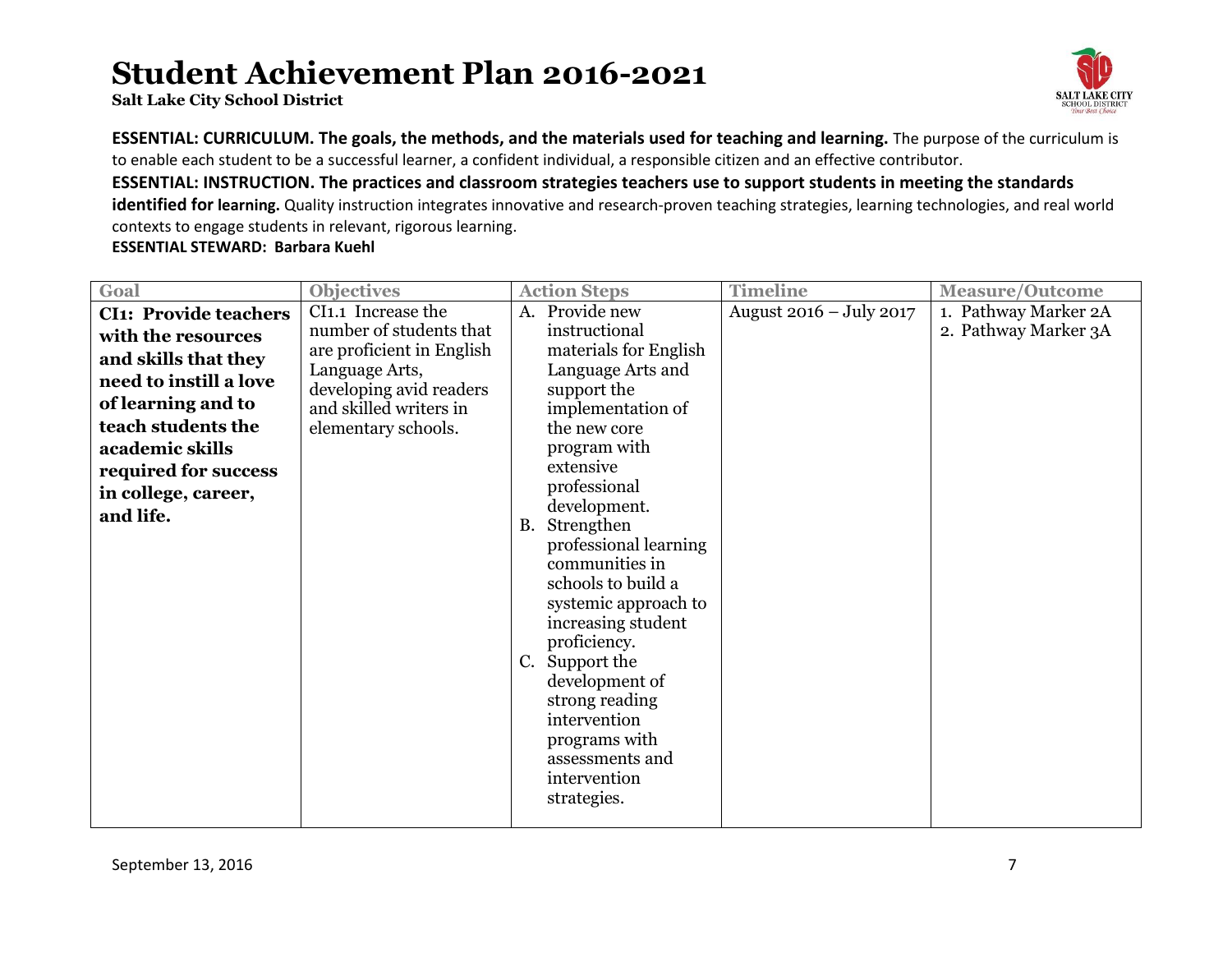**Salt Lake City School District**



**ESSENTIAL: CURRICULUM. The goals, the methods, and the materials used for teaching and learning.** The purpose of the curriculum is to enable each student to be a successful learner, a confident individual, a responsible citizen and an effective contributor.

**ESSENTIAL: INSTRUCTION. The practices and classroom strategies teachers use to support students in meeting the standards identified for learning.** Quality instruction integrates innovative and research-proven teaching strategies, learning technologies, and real world contexts to engage students in relevant, rigorous learning.

| Goal | <b>Objectives</b>                                                                                                                                                                                                                                                            |           | <b>Action Steps</b>                                                                                                                                                                                                                                                                                                                           | <b>Timeline</b>         | <b>Measure/Outcome</b>                                                                                                                                                                     |
|------|------------------------------------------------------------------------------------------------------------------------------------------------------------------------------------------------------------------------------------------------------------------------------|-----------|-----------------------------------------------------------------------------------------------------------------------------------------------------------------------------------------------------------------------------------------------------------------------------------------------------------------------------------------------|-------------------------|--------------------------------------------------------------------------------------------------------------------------------------------------------------------------------------------|
|      | CI1.2 Increase the<br>number of students that<br>are proficient in science<br>and expand<br>opportunities for<br>students to engage in<br>scientific inquiry in<br>elementary and middle<br>school.                                                                          | C.        | A. Provide science<br>coaches in schools to<br>help teachers<br>improve science<br>instruction.<br>B. Expand the STEM<br>endorsement<br>program for<br>elementary teachers.<br>Support the<br>implementation of<br>the new Utah Core<br><b>Standards for Science</b><br>in grades 6-8 through<br>coaching and<br>professional<br>development. | August 2016 - July 2019 | 1. SAGE scores in<br>science, grades 4-8<br>2. Pathway Marker 3A<br>3. Pathway Marker 5E                                                                                                   |
|      | CI1.3 Increase the<br>number of students that<br>are career and college<br>ready in mathematics as<br>demonstrated by<br>increasing proficiency<br>levels on the SAGE<br>assessment, increasing<br>the number of students<br>that are successful in<br>concurrent enrollment | <b>B.</b> | A. Provide high schools<br>and middle school<br>teachers with core-<br>aligned instructional<br>materials.<br>Support the<br>implementation of<br>core materials<br>through extensive<br>professional<br>development.                                                                                                                         | August 2016 - July 2018 | 1. SAGE scores in<br>mathematics, grades<br>$7 - 11$<br>2. Pathway Marker 4B<br>3. Pathway Marker 5E<br>4. Percent of students<br>passing IB, AP, and<br><b>CCE</b> mathematics<br>classes |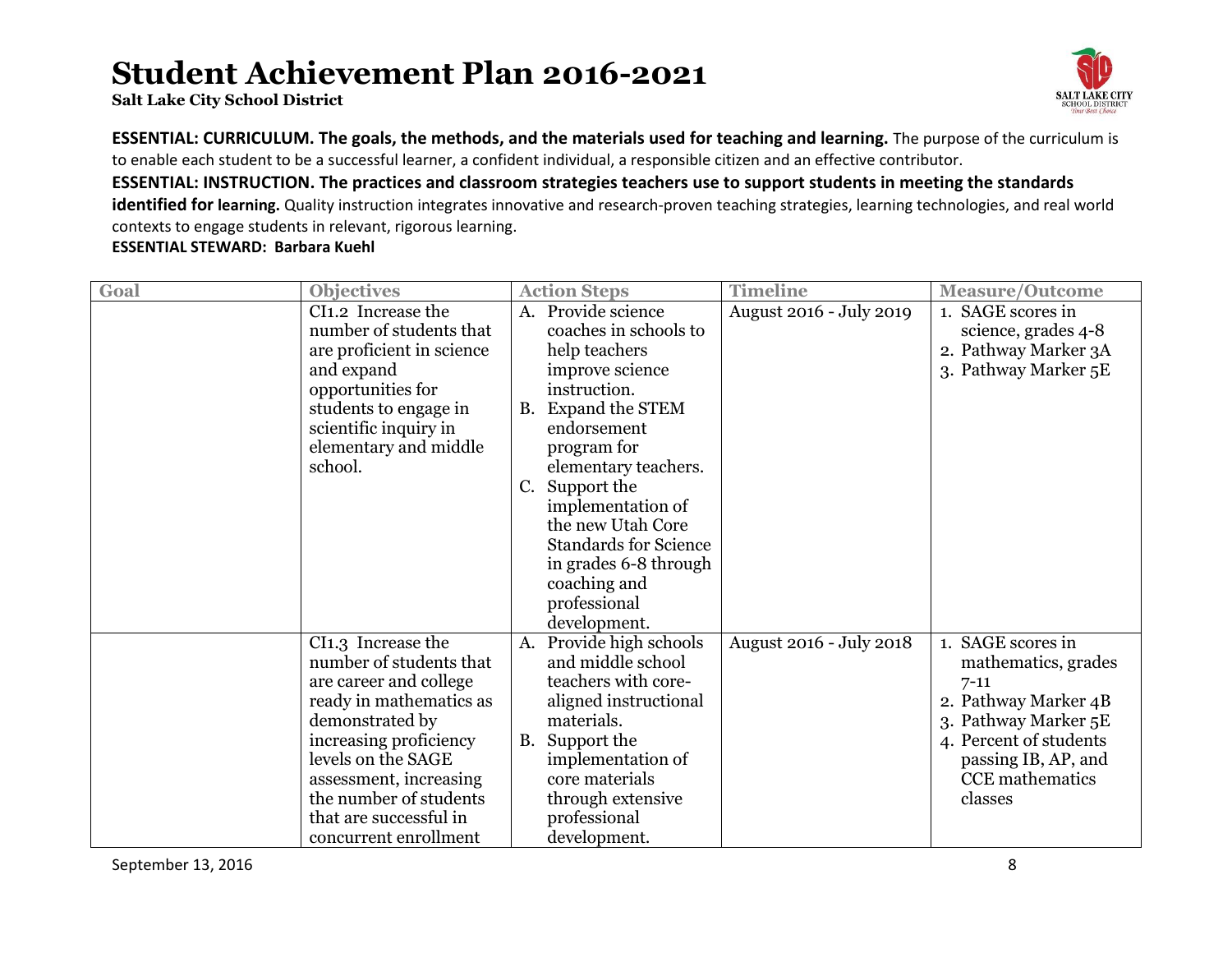**Salt Lake City School District**



**ESSENTIAL: CURRICULUM. The goals, the methods, and the materials used for teaching and learning.** The purpose of the curriculum is to enable each student to be a successful learner, a confident individual, a responsible citizen and an effective contributor.

**ESSENTIAL: INSTRUCTION. The practices and classroom strategies teachers use to support students in meeting the standards** 

**identified for learning.** Quality instruction integrates innovative and research-proven teaching strategies, learning technologies, and real world contexts to engage students in relevant, rigorous learning.

| Goal                                                                           | <b>Objectives</b>                                                                                                                                                                                         | <b>Action Steps</b>                                                                                                                                                                                                                                                                      | <b>Timeline</b>         | <b>Measure/Outcome</b>                       |
|--------------------------------------------------------------------------------|-----------------------------------------------------------------------------------------------------------------------------------------------------------------------------------------------------------|------------------------------------------------------------------------------------------------------------------------------------------------------------------------------------------------------------------------------------------------------------------------------------------|-------------------------|----------------------------------------------|
|                                                                                | (CCE), Advanced<br>Placement (AP), and<br>International<br><b>Baccalaureate classes</b><br>(IB), and engaging<br>students in the<br>Standards for<br>Mathematical Practice in<br>the Utah Core Standards. | Provide academic<br>$C_{\cdot}$<br>coaches for high<br>schools and Title I<br>middle schools to<br>support teachers in<br>improving classroom<br>practice.<br>Expand the use of<br>D.<br>pacing guides and<br>interim assessments<br>for mathematics core<br>courses in grades 7-<br>11. |                         |                                              |
| CI2: Expand<br>opportunities for<br>students to learn<br>additional languages. | CI2.1 Support English<br>Learners to gain<br>academic language skills<br>and the ability to<br>understand, read, speak,<br>and write English at their<br>grade level.                                     | <b>Expand professional</b><br>A.<br>development<br>opportunities for<br>English Language<br>Development (ELD)<br>teachers in both<br>elementary and<br>secondary schools.<br>Provide common,<br><b>B.</b><br>high-quality<br>instructional<br>materials for ELD in<br>secondary schools. | August 2016 - July 2017 | 1. Pathway Marker 2B<br>2. Pathway Marker 3B |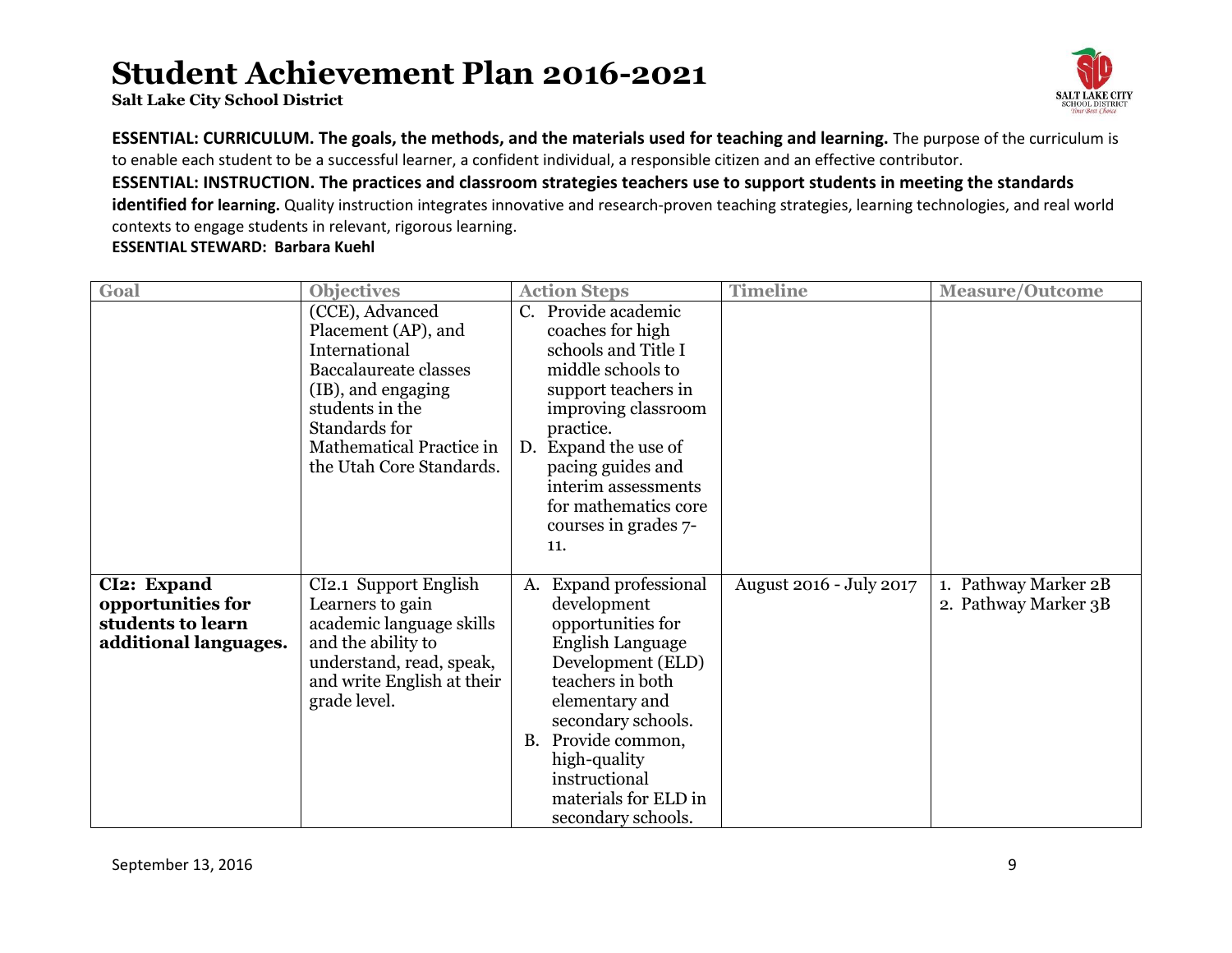**Salt Lake City School District**



**ESSENTIAL: CURRICULUM. The goals, the methods, and the materials used for teaching and learning.** The purpose of the curriculum is to enable each student to be a successful learner, a confident individual, a responsible citizen and an effective contributor.

**ESSENTIAL: INSTRUCTION. The practices and classroom strategies teachers use to support students in meeting the standards identified for learning.** Quality instruction integrates innovative and research-proven teaching strategies, learning technologies, and real world contexts to engage students in relevant, rigorous learning.

| Goal | <b>Objectives</b>                                                                                                                                           | <b>Action Steps</b>                                                                                                                                                                                                                                                                                                                                                                                                                           | <b>Timeline</b>         | <b>Measure/Outcome</b>                                                                                    |
|------|-------------------------------------------------------------------------------------------------------------------------------------------------------------|-----------------------------------------------------------------------------------------------------------------------------------------------------------------------------------------------------------------------------------------------------------------------------------------------------------------------------------------------------------------------------------------------------------------------------------------------|-------------------------|-----------------------------------------------------------------------------------------------------------|
|      |                                                                                                                                                             | C. Provide a secondary<br>ELD specialist to<br>work with teachers<br>to support the<br>adoption of<br>secondary ELD<br>materials in schools.                                                                                                                                                                                                                                                                                                  |                         |                                                                                                           |
|      | CI2.2 Expand and<br>support dual immersion<br>programs and explore<br>other possible models for<br>world languages<br>instruction in elementary<br>schools. | Identify a school<br>A.<br>community<br>interested in<br>becoming a dual<br>immersion school.<br>Work with USBE and<br>B.<br>other partners to<br>initiate a new dual<br>immersion program.<br>Support the<br>$C_{\cdot}$<br>implementation of<br>other models for<br>expanded world<br>languages instruction<br>in elementary<br>schools.<br>D. Provide professional<br>development and<br>coaching for dual<br>immersion<br>implementation. | August 2016 - July 2021 | Increased number of<br>students participating in<br>world languages<br>programs in elementary<br>schools. |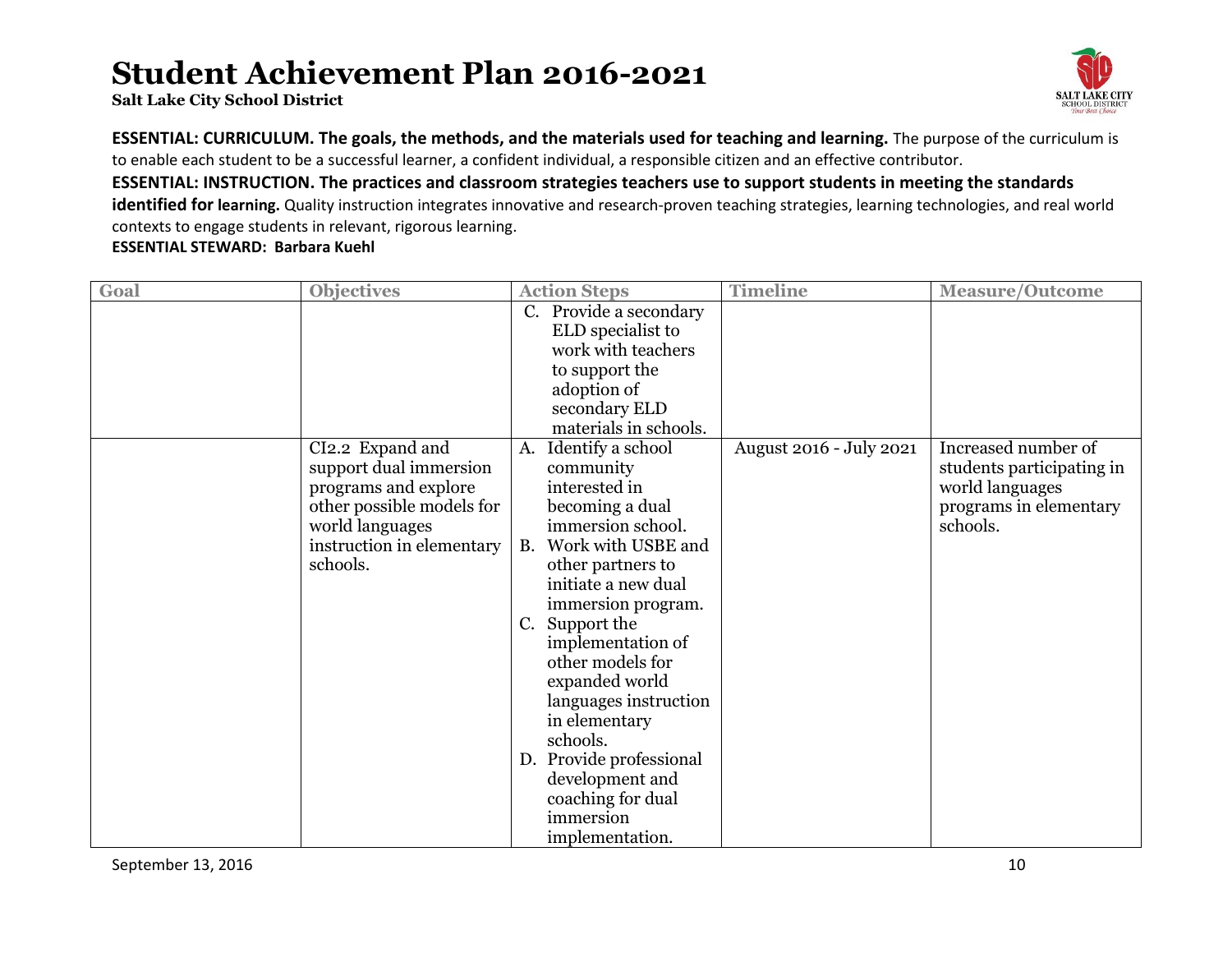**Salt Lake City School District**



**ESSENTIAL: CURRICULUM. The goals, the methods, and the materials used for teaching and learning.** The purpose of the curriculum is to enable each student to be a successful learner, a confident individual, a responsible citizen and an effective contributor.

**ESSENTIAL: INSTRUCTION. The practices and classroom strategies teachers use to support students in meeting the standards** 

**identified for learning.** Quality instruction integrates innovative and research-proven teaching strategies, learning technologies, and real world contexts to engage students in relevant, rigorous learning.

| Goal                | <b>Objectives</b>         |           | <b>Action Steps</b>     | <b>Timeline</b>         | <b>Measure/Outcome</b> |
|---------------------|---------------------------|-----------|-------------------------|-------------------------|------------------------|
| CI3: Leverage the   | CI3.1 Expand              | A.        | Work with               | August 2016 - July 2021 | Pathway Marker 3C      |
| teacher evaluation  | opportunities for student |           | elementary              |                         |                        |
| process to promote  | performances in the fine  |           | administrators and      |                         |                        |
| professionalism and | arts or a culminating     |           | fine arts, science and  |                         |                        |
| improve outcomes    | project in elementary     |           | neighborhood ELP        |                         |                        |
| for students.       | schools.                  |           | teachers to write       |                         |                        |
|                     |                           |           | <b>Student Learning</b> |                         |                        |
|                     |                           |           | Objectives (SLOs)       |                         |                        |
|                     |                           |           | that incorporate        |                         |                        |
|                     |                           |           | performances and        |                         |                        |
|                     |                           |           | meaningful projects     |                         |                        |
|                     |                           |           | for students.           |                         |                        |
|                     |                           | <b>B.</b> | Support the             |                         |                        |
|                     |                           |           | implementation of       |                         |                        |
|                     |                           |           | SLO <sub>s</sub> with   |                         |                        |
|                     |                           |           | professional            |                         |                        |
|                     |                           |           | development and         |                         |                        |
|                     |                           |           | resources.              |                         |                        |
|                     | CI3.2 Expand              | A.        | Work with secondary     | August 2016 - July 2021 | Pathway Marker 5D      |
|                     | opportunities for         |           | administrators and      |                         |                        |
|                     | students to demonstrate   |           | teachers in subjects    |                         |                        |
|                     | their knowledge,          |           | that are not SAGE-      |                         |                        |
|                     | understanding, and skill  |           | assessed to write       |                         |                        |
|                     | in using the language and |           | <b>Student Learning</b> |                         |                        |
|                     | methods of the discipline |           | Objectives (SLOs)       |                         |                        |
|                     | with authentic projects   |           | that incorporate        |                         |                        |
|                     | and performances.         |           | meaningful projects     |                         |                        |
|                     |                           |           | and performances as     |                         |                        |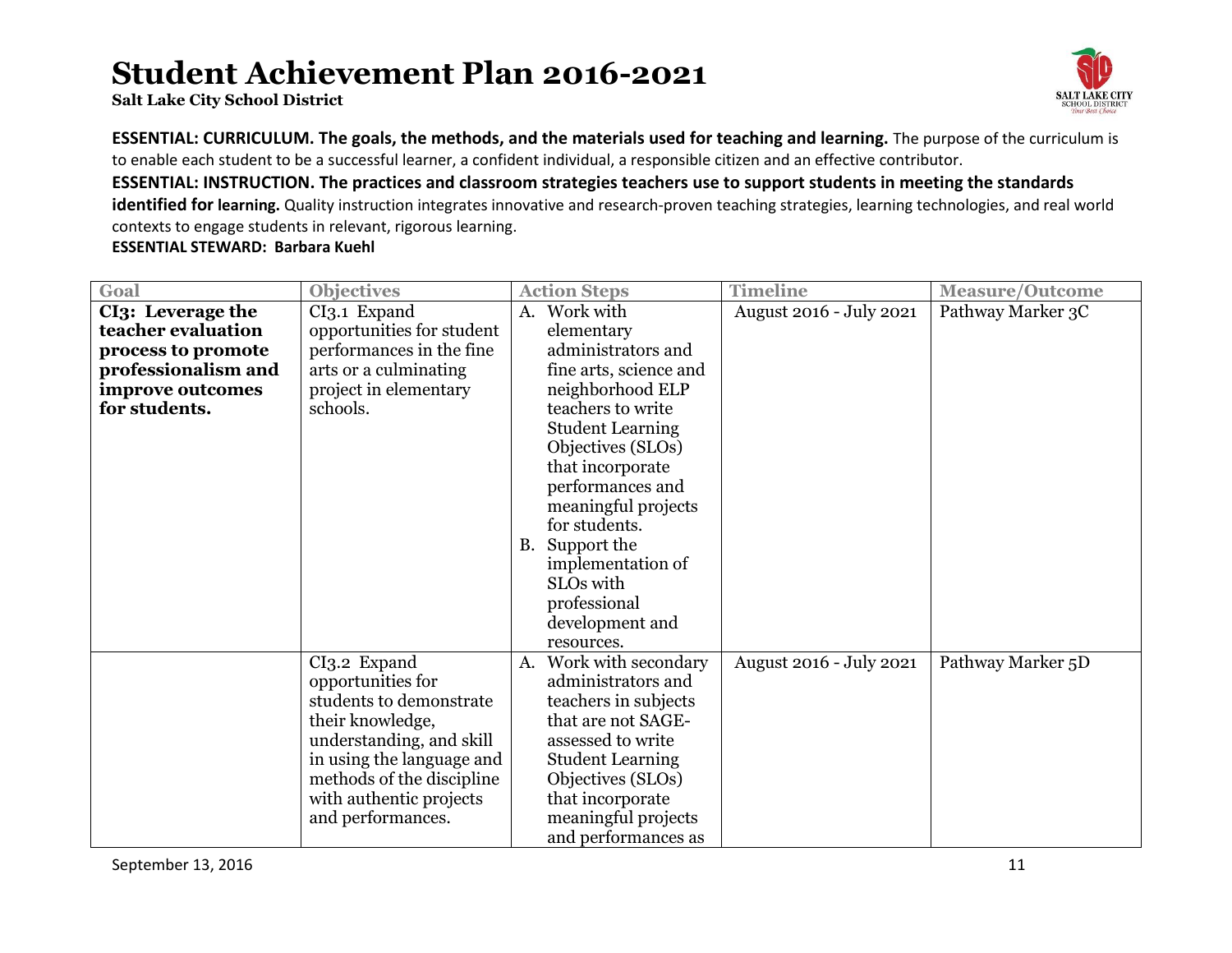**Salt Lake City School District**



**ESSENTIAL: CURRICULUM. The goals, the methods, and the materials used for teaching and learning.** The purpose of the curriculum is to enable each student to be a successful learner, a confident individual, a responsible citizen and an effective contributor.

**ESSENTIAL: INSTRUCTION. The practices and classroom strategies teachers use to support students in meeting the standards** 

**identified for learning.** Quality instruction integrates innovative and research-proven teaching strategies, learning technologies, and real world contexts to engage students in relevant, rigorous learning.

| Goal | <b>Objectives</b> | <b>Action Steps</b>                                                                                                                                    | <b>Timeline</b> | <b>Measure/Outcome</b> |
|------|-------------------|--------------------------------------------------------------------------------------------------------------------------------------------------------|-----------------|------------------------|
|      |                   | part of the<br>assessment of<br>student learning.<br>B. Support the<br>implementation of<br>SLOs with<br>professional<br>development and<br>resources. |                 |                        |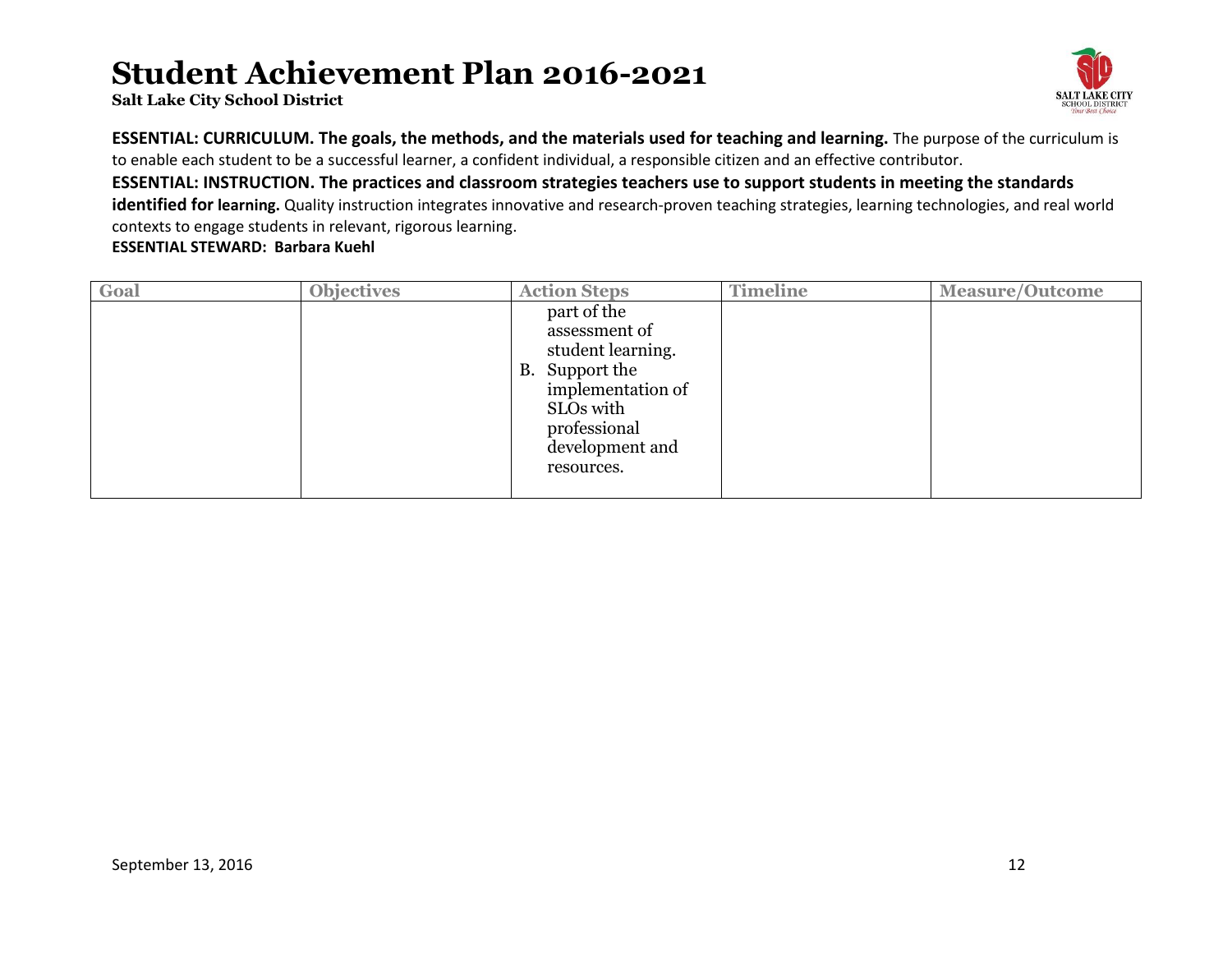**Salt Lake City School District**



**ESSENTIAL: COMMUNICATION AND COMMUNITY ENGAGEMENT.** Communication among all stakeholders within the school district and throughout the community is clear, accurate, consistent, and uses a variety of methods to reach the appropriate audience. Good communication builds trust inside and outside the district and encourages businesses, community groups, local leaders, and others to support our educational vision and mission.

| Goal                     | Objectives                 | <b>Action Steps</b>                | Timeline                 | Measure/Outcome                       |
|--------------------------|----------------------------|------------------------------------|--------------------------|---------------------------------------|
| <b>CCE1: Improve and</b> | CCE1.1 Teacher/School      | Work collaboratively<br>A.         | January 2016 - July 2017 | 1. PowerSchool Access                 |
| increase                 | to Parent                  | with schools to                    |                          | reports will show a                   |
| communication with       | Communication:             | increase parents'                  |                          | 10% increase in the                   |
| internal and external    | Increase communication     | knowledge of                       |                          | number of parents                     |
| audiences.               | regarding student          | PowerSchool and its                |                          | and students with                     |
|                          | behavior and               | benefits in                        |                          | accounts and using                    |
|                          | achievement between        | communicating with                 |                          | the system.                           |
|                          | parents and teachers.      | teachers and schools.              |                          | 2. More teachers will                 |
|                          |                            | <b>B.</b><br>Develop step-by-step  |                          | use PowerSchool,                      |
|                          |                            | training materials to              |                          | when appropriate, to                  |
|                          |                            | show parents how to                |                          | share information                     |
|                          |                            | work with and                      |                          | with parents.                         |
|                          |                            | navigate in                        |                          |                                       |
|                          |                            | PowerSchool.                       |                          |                                       |
|                          |                            | Develop marketing                  |                          |                                       |
|                          |                            | materials to                       |                          |                                       |
|                          |                            | distribute among                   |                          |                                       |
|                          |                            | schools and parents                |                          |                                       |
|                          |                            | to create greater<br>visibility of |                          |                                       |
|                          |                            | PowerSchool and its                |                          |                                       |
|                          |                            | associated mobile                  |                          |                                       |
|                          |                            |                                    |                          |                                       |
|                          |                            | app.                               |                          |                                       |
|                          | CCE1.2 Sharing             | Develop and<br>A.                  | January 2016 - July 2017 | Track the number of<br>$\mathbf{1}$ . |
|                          | <b>Information Between</b> | implement a school                 |                          | schools participating                 |
|                          | Schools and the            | public relations                   |                          | in the PR Liaison                     |
|                          |                            | liaison program,                   |                          | Program.                              |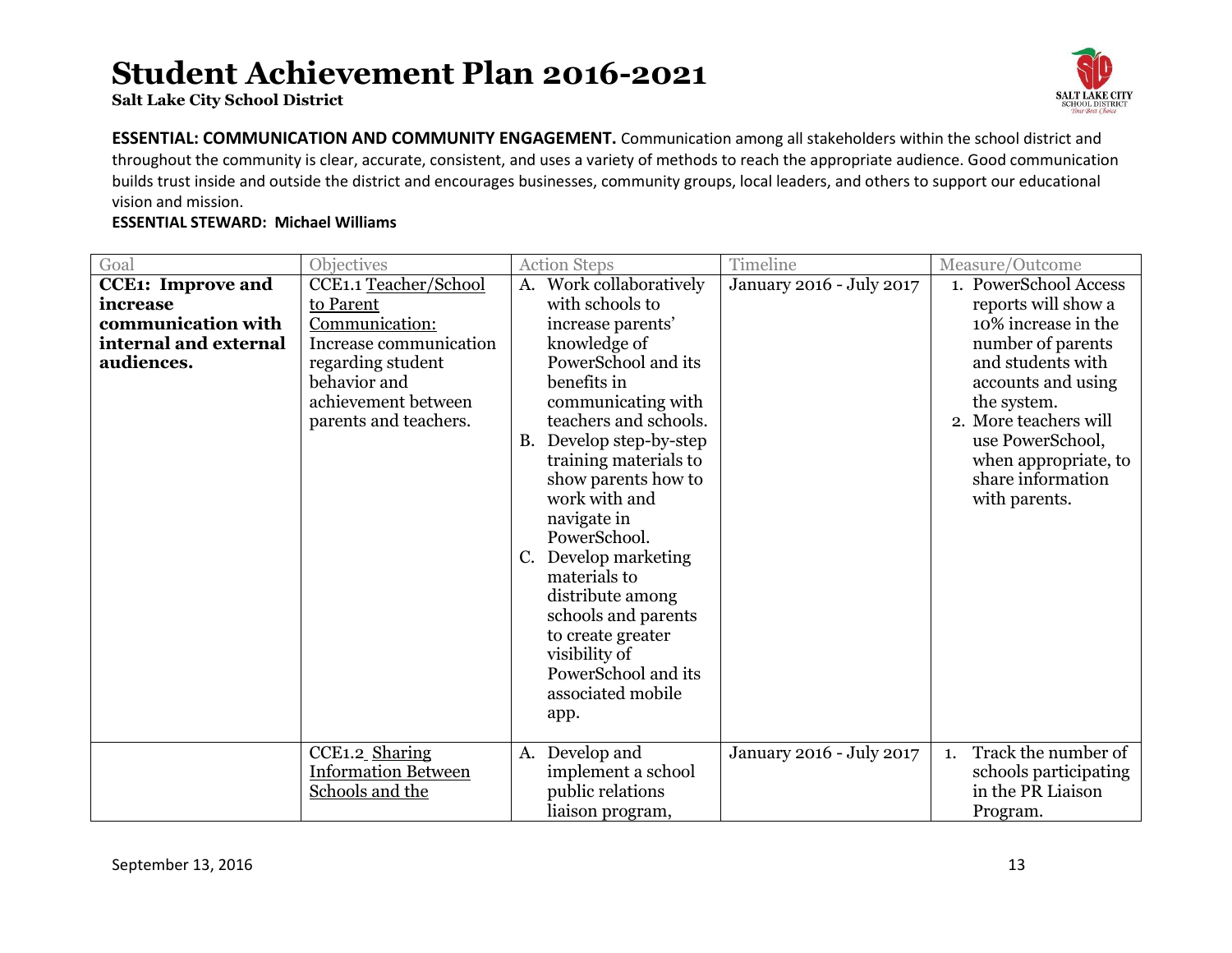**Salt Lake City School District**



**ESSENTIAL: COMMUNICATION AND COMMUNITY ENGAGEMENT.** Communication among all stakeholders within the school district and throughout the community is clear, accurate, consistent, and uses a variety of methods to reach the appropriate audience. Good communication builds trust inside and outside the district and encourages businesses, community groups, local leaders, and others to support our educational vision and mission.

| District/Telling our<br>Story:<br>Increase the amount of<br>information sharing<br>between schools and the<br>district Communications<br>Department. Create<br>stories that can be shared<br>in the websites, on social<br>media, in newsletters,<br>and shared with the news<br>media. |                | where schools will<br>select an employee to<br>act as a PR liaison.<br>Each Liaison will<br>receive training in<br>writing and sharing<br>stories about their<br>respective school.<br>Provide photo<br>equipment to each<br>liaison to provide<br>pictures associated<br>with each story<br>B. Each school will write<br>and share one story a<br>month for<br>publication on the<br>district website and<br>for media pitches.<br>C. Each school will be<br>highlighted on the<br>district website at |                          | 2.       | The number of<br>positive stories<br>posted on the<br>district website and<br>social media sites<br>will increase.       |
|-----------------------------------------------------------------------------------------------------------------------------------------------------------------------------------------------------------------------------------------------------------------------------------------|----------------|---------------------------------------------------------------------------------------------------------------------------------------------------------------------------------------------------------------------------------------------------------------------------------------------------------------------------------------------------------------------------------------------------------------------------------------------------------------------------------------------------------|--------------------------|----------|--------------------------------------------------------------------------------------------------------------------------|
|                                                                                                                                                                                                                                                                                         |                | least once a month.                                                                                                                                                                                                                                                                                                                                                                                                                                                                                     |                          |          |                                                                                                                          |
| CCE1.3 District to<br><b>Parent Communication:</b><br>Increase the district's<br>presence on social media<br>and explore the<br>feasibility and the                                                                                                                                     | $\mathbf{1}$ . | Research and<br>implement best<br>practices for<br>increasing social<br>media followers.                                                                                                                                                                                                                                                                                                                                                                                                                | January 2016 - July 2017 | 1.<br>2. | Social media analytics<br>will show a steady<br>increase of followers.<br>Future<br>communication<br>surveys will show a |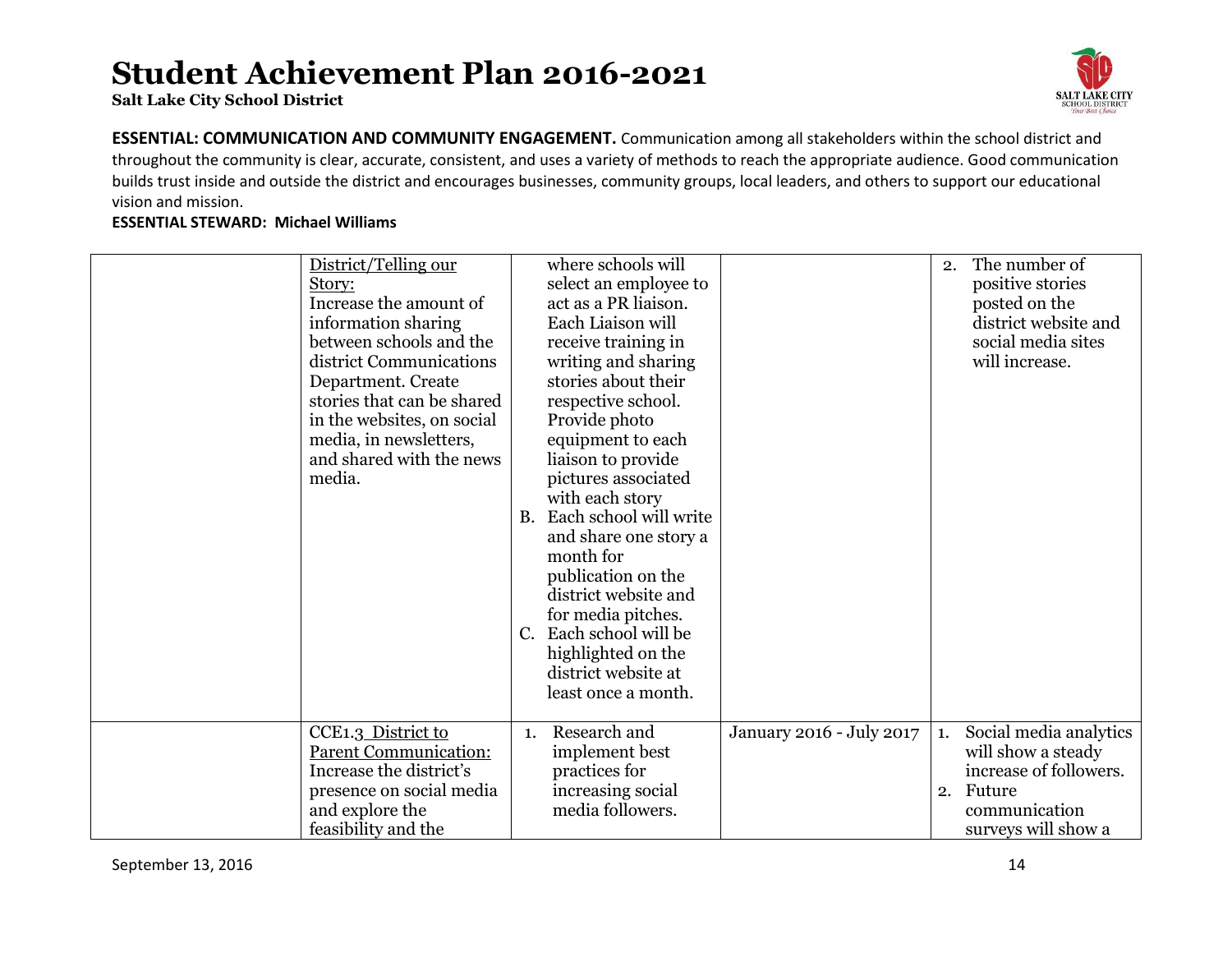**Salt Lake City School District**



**ESSENTIAL: COMMUNICATION AND COMMUNITY ENGAGEMENT.** Communication among all stakeholders within the school district and throughout the community is clear, accurate, consistent, and uses a variety of methods to reach the appropriate audience. Good communication builds trust inside and outside the district and encourages businesses, community groups, local leaders, and others to support our educational vision and mission.

|                                                                                                                   | different delivery<br>methods for a<br>community newsletter to<br>increase communication<br>between the district and<br>the residents of Salt Lake<br>City.  | 2.<br>3.<br>4.  | Increase the number<br>and quality of the<br>district's posts on<br>social media.<br>Develop layout and<br>content goals for the<br>newsletter.<br>Research and<br>determine the most<br>cost effective means<br>of delivering a<br>district newsletter to<br>our parents and<br>community. |                          |          | greater number of<br>parents saying they<br>have engaged<br>in communication<br>with the district.                                                                                                                                                                                                             |
|-------------------------------------------------------------------------------------------------------------------|--------------------------------------------------------------------------------------------------------------------------------------------------------------|-----------------|---------------------------------------------------------------------------------------------------------------------------------------------------------------------------------------------------------------------------------------------------------------------------------------------|--------------------------|----------|----------------------------------------------------------------------------------------------------------------------------------------------------------------------------------------------------------------------------------------------------------------------------------------------------------------|
| <b>CCE2: Develop</b><br>programs and<br>initiatives targeted at<br>sustaining best<br>communication<br>practices. | CCE2.1 Increase the<br>Available<br>Communication<br>Channels:<br>Research the possibility<br>of increasing the use and<br>number of electronic<br>marquees. | A.<br><b>B.</b> | Explore the idea of<br>expanding the<br>number and/or use<br>of electronic<br>marquees.<br>Work collaboratively<br>with schools to use<br>existing school<br>marquees to share<br>information from<br>feeder schools.                                                                       | January 2016 - July 2017 | 1.<br>2. | Schools will display<br>information on their<br>school events and<br>information for<br>neighboring or<br>feeder schools in an<br>attempt to keep the<br>community well<br>informed.<br>Communications<br>Department will<br>create a report<br>showing the<br>feasibility, including<br>pricing estimates, of |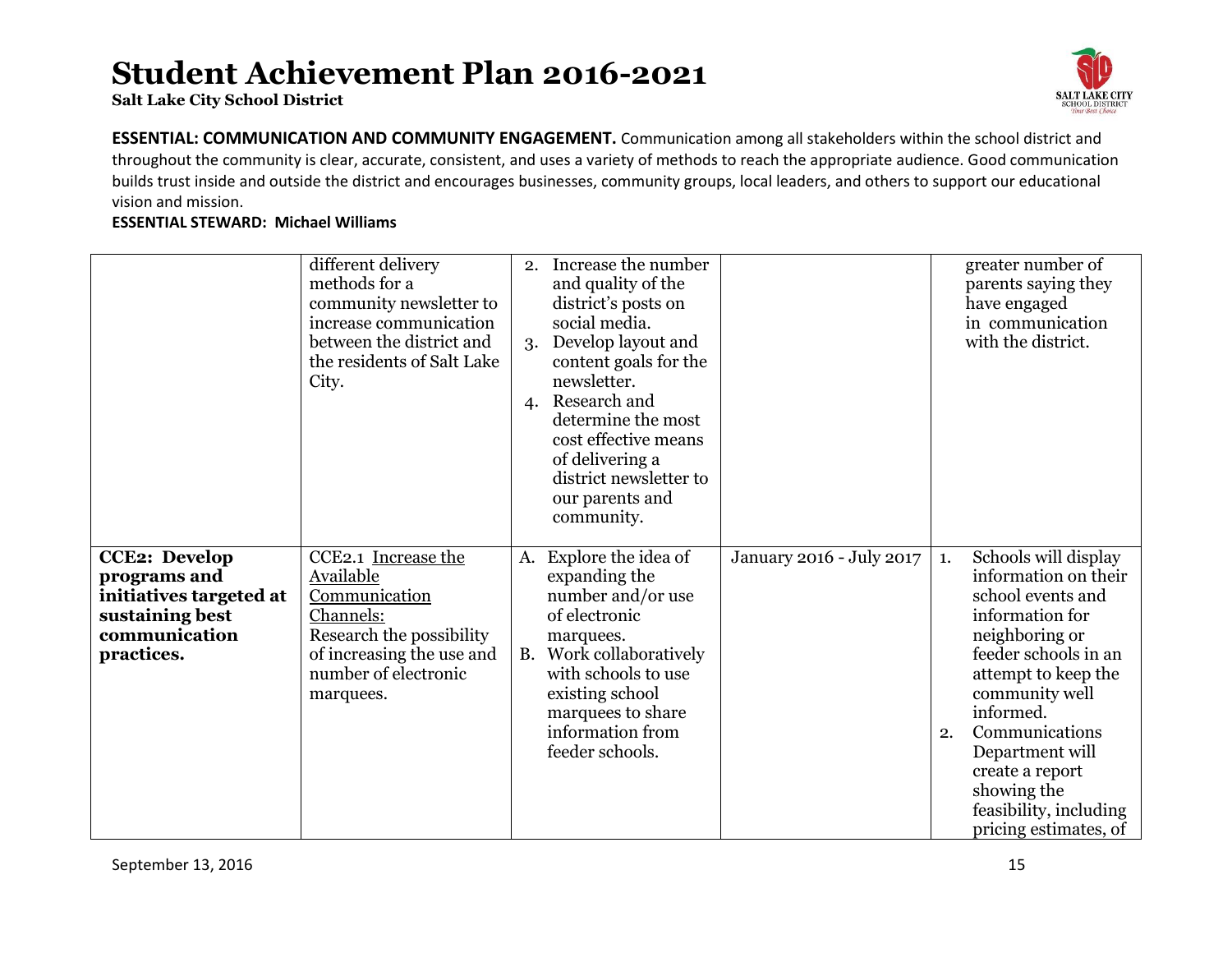**Salt Lake City School District**



**ESSENTIAL: COMMUNICATION AND COMMUNITY ENGAGEMENT.** Communication among all stakeholders within the school district and throughout the community is clear, accurate, consistent, and uses a variety of methods to reach the appropriate audience. Good communication builds trust inside and outside the district and encourages businesses, community groups, local leaders, and others to support our educational vision and mission.

|                                                                                                                                                                               |                                                                                                                                   |                       | buying new<br>marquees and<br>installing them in<br>strategic locations<br>across the district.                                                             |
|-------------------------------------------------------------------------------------------------------------------------------------------------------------------------------|-----------------------------------------------------------------------------------------------------------------------------------|-----------------------|-------------------------------------------------------------------------------------------------------------------------------------------------------------|
| CCE2.2 Customer<br>Service:<br>Annually train and<br>update teachers,<br>administrators, and<br>district staff on best<br>communication and<br>customer service<br>practices. | Create training<br>A.<br>materials and<br>incorporate the<br>training into the<br>annual professional<br>development<br>schedule. | Annually, 2015 - 2021 | Train different employee<br>groups once a year in<br>ways to improve<br>customer services, in<br>order to strengthen<br>school branding and<br>reputations. |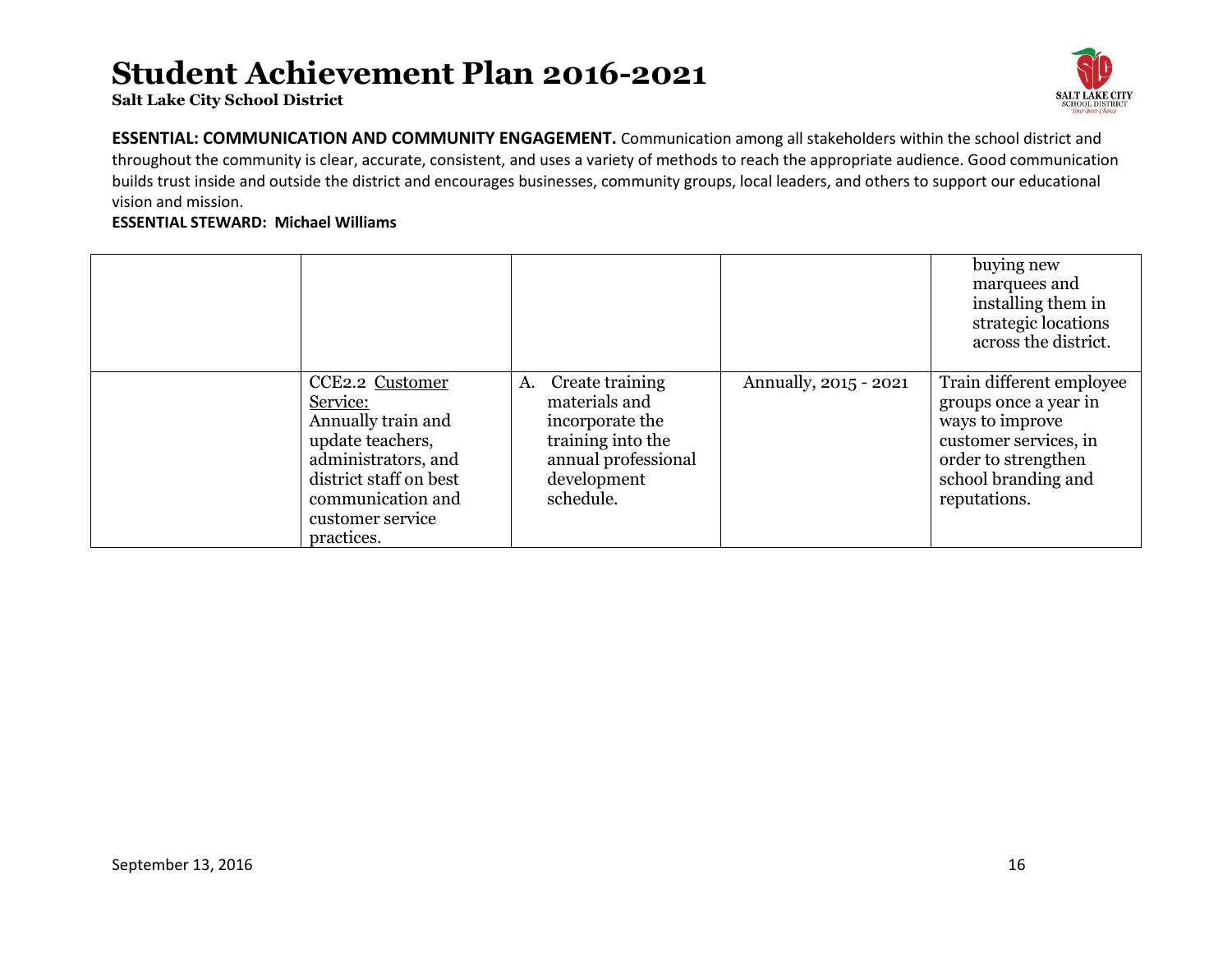**Salt Lake City School District**



**ESSENTIAL: EARLY CHILDHOOD.** Early childhood education provides a strong start in life for young children, birth to age 5, and their families, supporting optimal development in the early years and a foundation for success in school and throughout life. Early childhood education supports enriched learning experiences for all families and young children and establishes ongoing partnerships with parents.

| Goal                                                                                            | Objectives                                                                                                                                                                                                                                                                                                                                      |                       | <b>Action Steps</b>                                                                                                                                                                                                                                                                                                                                                                                                                                                                                              | Timeline                                                                                                                                                                                                                                                                                       | Measure/Outcome                                                                                                                                                                                                                                                                                                                                                                                                                                                             |
|-------------------------------------------------------------------------------------------------|-------------------------------------------------------------------------------------------------------------------------------------------------------------------------------------------------------------------------------------------------------------------------------------------------------------------------------------------------|-----------------------|------------------------------------------------------------------------------------------------------------------------------------------------------------------------------------------------------------------------------------------------------------------------------------------------------------------------------------------------------------------------------------------------------------------------------------------------------------------------------------------------------------------|------------------------------------------------------------------------------------------------------------------------------------------------------------------------------------------------------------------------------------------------------------------------------------------------|-----------------------------------------------------------------------------------------------------------------------------------------------------------------------------------------------------------------------------------------------------------------------------------------------------------------------------------------------------------------------------------------------------------------------------------------------------------------------------|
| <b>EC1: Expand Early</b><br><b>Childhood services to</b><br>meet the needs of the<br>community. | EC1.1 Expand Parents as<br>Teachers (PAT) offerings<br>to more school locations<br>and families.<br>EC1.2 Expand 0-3<br>classes at designated<br><b>Community Learning</b><br>Center sites.<br>EC1.3 Provide more full-<br>time pre-k classes for<br><b>Special Education</b><br>inclusion as the demand<br>for classroom space is<br>provided. | A.<br><b>B.</b><br>D. | Conduct a<br>community needs<br>assessment to<br>determine the topics<br>families are<br>interested in.<br>Collaborate with<br>other district<br>departments and<br>diverse businesses<br>and agencies to<br>advertise availability<br>of classes.<br>C. Find classroom space<br>and hire 3 additional<br>instructors and 3<br>additional<br>paraprofessionals for<br>inclusion classes<br>Hire and train 2<br>additional PAT<br>educators and 2<br>additional<br>paraprofessionals for<br>family collaboration. | Spring 2016-Fall 2017<br>Inclusion classes begin in<br>August 2017, with<br>appropriate space and<br>furniture being found at<br>three school sites and<br>extra funding requested<br>from SLCSD and HQSR-<br>E grant for TANF-eligible<br>students to help cover<br>cost of needed educators. | 1. PAT waiting list<br>reducd by 37% with<br>more expansion of<br>services to school<br>communities.<br>2. Expansion will lead<br>to increased parent<br>knowledge about<br>their students'<br>emerging<br>development.<br>3. Family Assessment<br>document will show<br>evidence of patron<br>participation and<br>satisfaction.<br>4. Track families and<br>students using<br>student numbers over<br>time and compare<br>student data and<br>family service<br>outcomes. |
| EC2: Establish<br>coaching positions as                                                         | EC2.1 Seek permanent<br>funding for Early                                                                                                                                                                                                                                                                                                       | A.                    | Determine future<br>RDA funding.                                                                                                                                                                                                                                                                                                                                                                                                                                                                                 | 2019 in anticipation of<br>end of HQSR-E grant<br>funding                                                                                                                                                                                                                                      | 1. Permanent funding<br>is secured to ensure<br>that all instructors in                                                                                                                                                                                                                                                                                                                                                                                                     |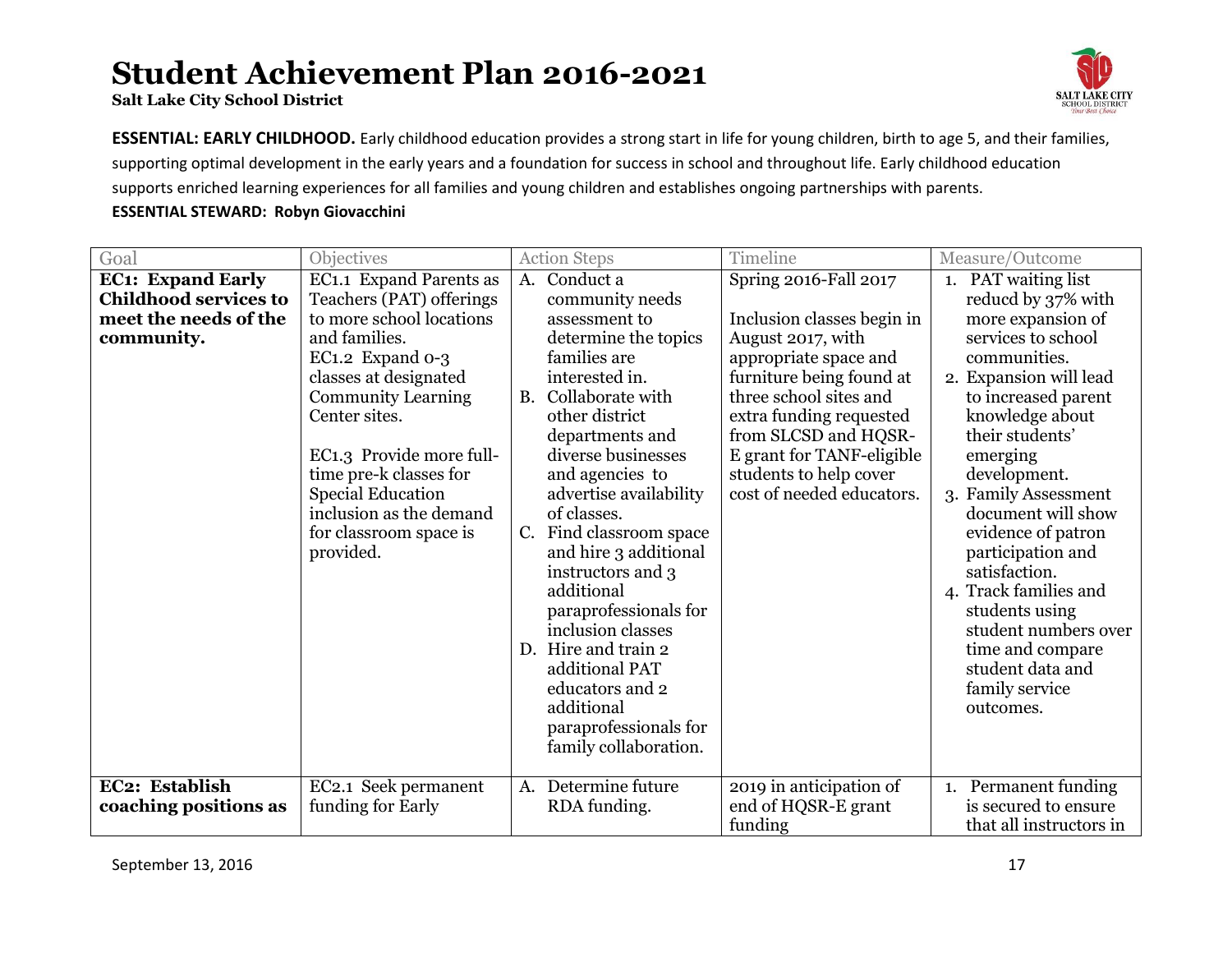**Salt Lake City School District**



**ESSENTIAL: EARLY CHILDHOOD.** Early childhood education provides a strong start in life for young children, birth to age 5, and their families, supporting optimal development in the early years and a foundation for success in school and throughout life. Early childhood education supports enriched learning experiences for all families and young children and establishes ongoing partnerships with parents.

| Goal                                                                                                                                                                          | Objectives                                                                                                                                                                                                                                       | <b>Action Steps</b>                                                                                                                                    | Timeline                                                                                              | Measure/Outcome                                                                                                                                                                                                                                                                                                      |
|-------------------------------------------------------------------------------------------------------------------------------------------------------------------------------|--------------------------------------------------------------------------------------------------------------------------------------------------------------------------------------------------------------------------------------------------|--------------------------------------------------------------------------------------------------------------------------------------------------------|-------------------------------------------------------------------------------------------------------|----------------------------------------------------------------------------------------------------------------------------------------------------------------------------------------------------------------------------------------------------------------------------------------------------------------------|
| permanent part of<br><b>Early Childhood staff.</b><br>EC3: Retain Early                                                                                                       | Childhood coaching<br>program.<br>EC3.1 Offer highly                                                                                                                                                                                             | <b>Explore other</b><br><b>B.</b><br>supplemental<br>avenues to ensure<br>continuation.<br>Work with Human<br>A.                                       | August 2016, Instructor                                                                               | the Early Childhood<br>program continue to<br>be provided a coach<br>from 2017 forward.<br>2. Data collected from<br>the State of Utah<br>Coaching<br>Questionnaire is<br>analyzed for<br>professional<br>development<br>training.<br>1. Reduce instructor                                                           |
| Childhood<br>paraprofessionals,<br>pre-kindergarten<br>instructors, reducing<br>turnover, allowing<br>for continuity of staff<br>and advanced<br>professional<br>development. | trained pre-kindergarten<br>instructors contracts<br>with benefits and<br>support them as<br>professionals with a<br>salary scale that allows<br>advancement to<br>compensate, attract and<br>retain highly qualified<br>professional educators. | Resources and the<br>Budget office to<br>create a fair,<br>reasonable, and<br>competitive pay<br>scale, with benefits<br>for Early Childhood<br>staff. | contracts with benefits<br>Spring 2016 to be ready<br>for the 2016-17 school<br>year for other staff. | turnover rate from<br>31% to 9% and<br>eliminate the need for<br>repeating the same<br>training.<br>2. Early Childhood is<br>able to maintain<br>continuity in<br>programming,<br>supported by<br>longitudinal data.<br>3. Continue unique,<br>high-quality<br>PAT/Pre-K<br>programming for<br>families and continue |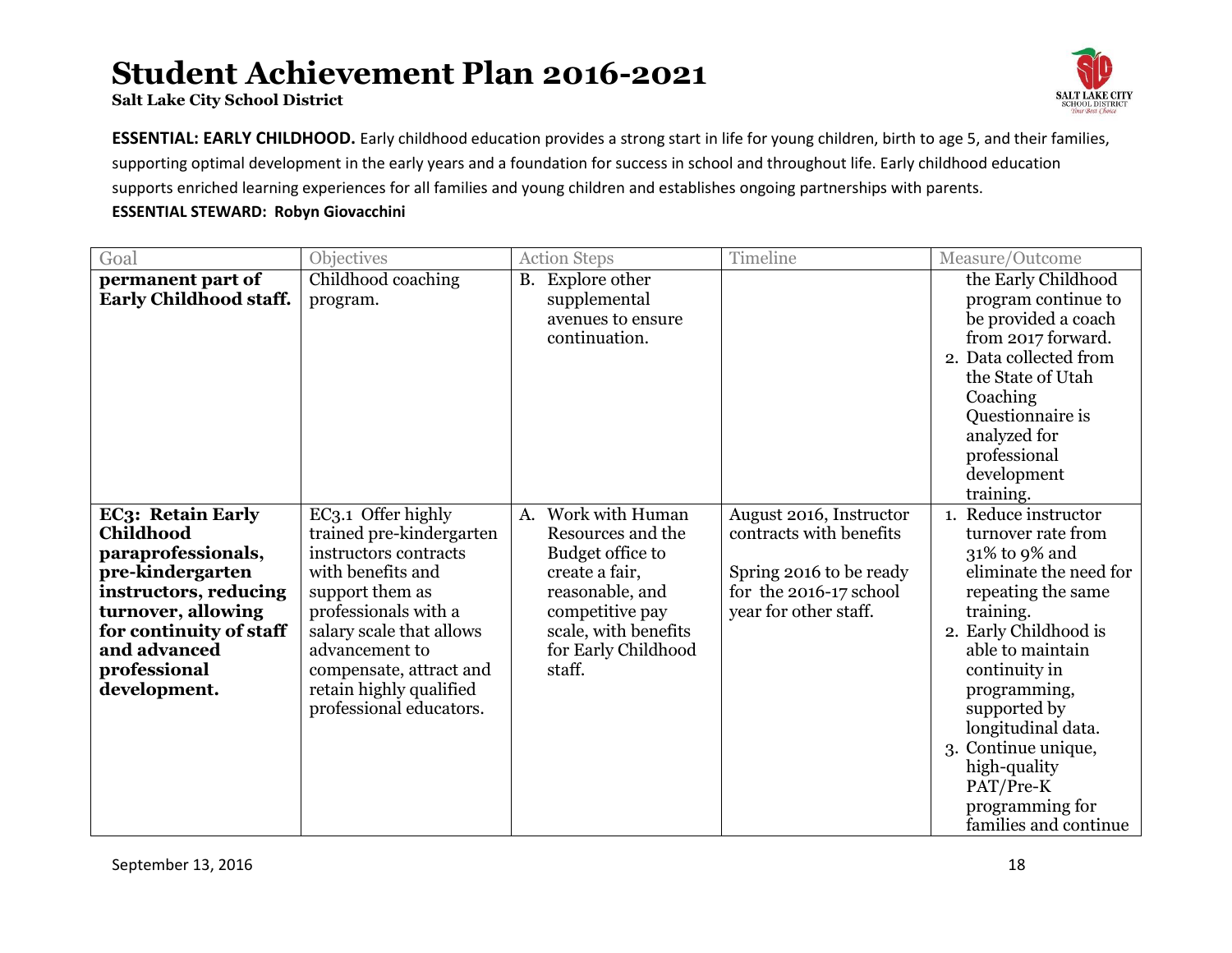**Salt Lake City School District**



**ESSENTIAL: EARLY CHILDHOOD.** Early childhood education provides a strong start in life for young children, birth to age 5, and their families, supporting optimal development in the early years and a foundation for success in school and throughout life. Early childhood education supports enriched learning experiences for all families and young children and establishes ongoing partnerships with parents.

| Goal                                                                                                                                                | Objectives                                                                                                                                                                                                                                            | <b>Action Steps</b>                                                                                                                                                                                                                                                                                                                                                                                                                                                                                                                                    | Timeline             | Measure/Outcome                                                                                                                                                                                                                                                                                                             |
|-----------------------------------------------------------------------------------------------------------------------------------------------------|-------------------------------------------------------------------------------------------------------------------------------------------------------------------------------------------------------------------------------------------------------|--------------------------------------------------------------------------------------------------------------------------------------------------------------------------------------------------------------------------------------------------------------------------------------------------------------------------------------------------------------------------------------------------------------------------------------------------------------------------------------------------------------------------------------------------------|----------------------|-----------------------------------------------------------------------------------------------------------------------------------------------------------------------------------------------------------------------------------------------------------------------------------------------------------------------------|
|                                                                                                                                                     |                                                                                                                                                                                                                                                       |                                                                                                                                                                                                                                                                                                                                                                                                                                                                                                                                                        |                      | to provide exemplary<br>patron services.                                                                                                                                                                                                                                                                                    |
| EC4: Launch an<br>intensive campaign to<br>educate the public<br>regarding the optimal<br>periods for learning<br>from birth through<br>five years. | EC4.1 Provide<br>information to help the<br>community be aware of<br>the benefits, and<br>understand the<br>importance of high<br>quality early education.<br>Individuals will include<br>educators, parents,<br>political leaders, and the<br>media. | A. Seek more partners<br>who are willing to<br>help educate the<br>public regarding the<br>optimal periods for<br>learning from birth<br>through age five.<br>B. Collaborate with<br>other organizations<br>connected to A<br>Capital city<br><b>Education</b> to<br>campaign to educate<br>the community<br>regarding the brain<br>research behind early<br>childhood<br>development and<br>early intervention.<br>Seek outside<br>$C_{\cdot}$<br>resources to<br>strengthen the<br>campaign.<br>D. Evaluate<br>effectiveness and<br>adjust campaign. | Ongoing through 2021 | Increase the number<br>1.<br>of partners in the<br>campaignby 10% each<br>year.<br>2. Utilize partners in<br>helping to evaluate<br>the effectiveness of<br>the campaign.<br>3. Increase resources<br>and funds for the<br>campaign.<br>4. Survey families of<br>early childhood<br>students during<br>school registration. |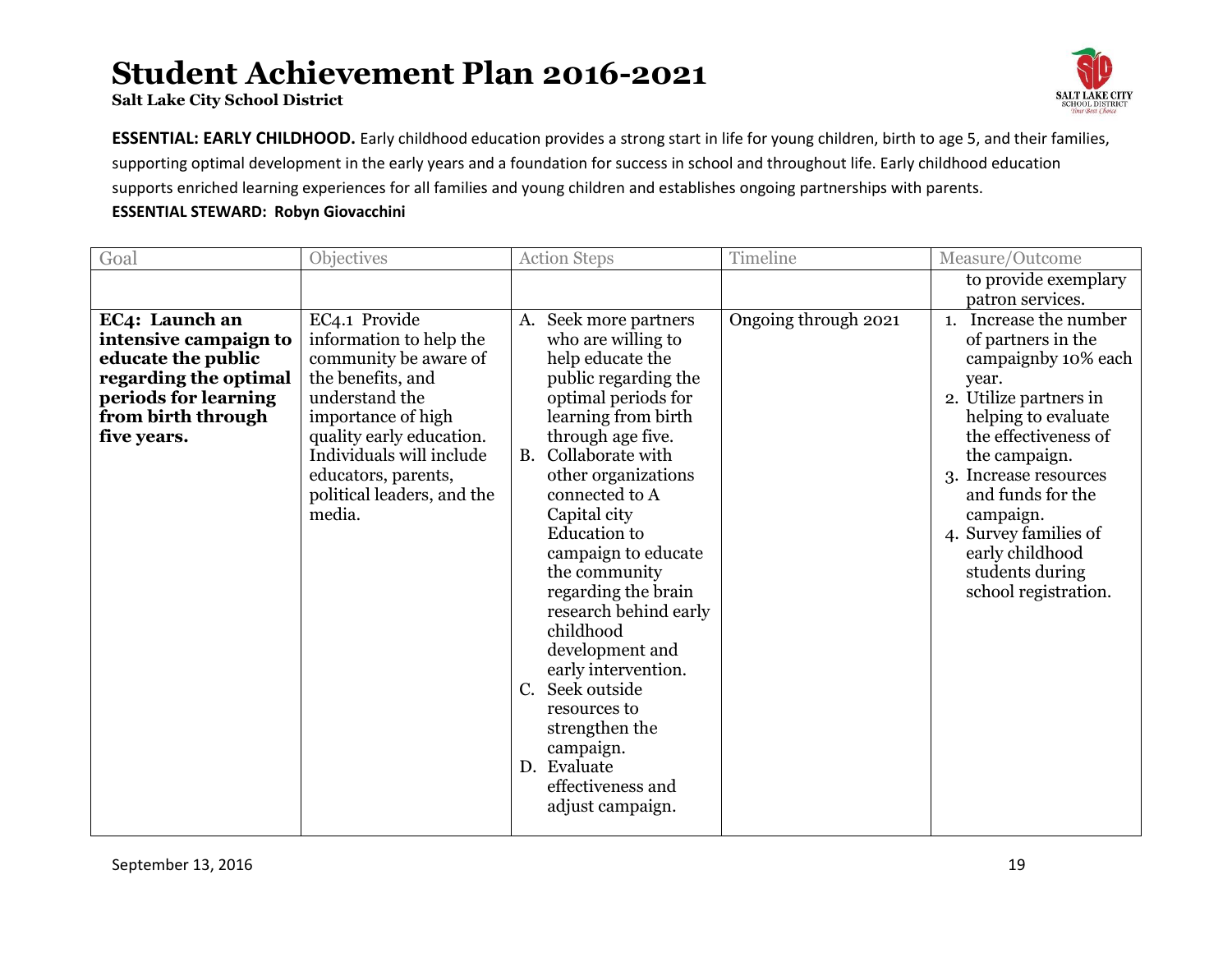**Salt Lake City School District**



**ESSENTIAL: EARLY CHILDHOOD.** Early childhood education provides a strong start in life for young children, birth to age 5, and their families, supporting optimal development in the early years and a foundation for success in school and throughout life. Early childhood education supports enriched learning experiences for all families and young children and establishes ongoing partnerships with parents.

| Goal                 | Objectives                      |             | <b>Action Steps</b>                        | Timeline                   | Measure/Outcome        |
|----------------------|---------------------------------|-------------|--------------------------------------------|----------------------------|------------------------|
| EC5: Provide a solid | EC <sub>5</sub> .1 Increase the | A.          | Train pre-k staff and                      | Ongoing from 2016-         | 1. Kindergarten        |
| transition for       | communication between           |             | special education                          | 2021.                      | teachers and parents   |
| students from pre-   | pre-kindergarten                |             | staff in ways to                           |                            | of Early Childhood     |
| kindergarten to      | instructors, special            |             | increase                                   | <b>August 2016 Special</b> | students report        |
| kindergarten, and    | education teachers, and         |             | communication in                           | <b>Education teachers</b>  | successful transitions |
| increase students'   | kindergarten teachers by        |             | their schools by using                     | attend professional        | through                |
| school readiness and | meetings, staff                 |             | Epstein's keys to                          | development with EC        | questionnaire          |
| school success.      | development and joint           |             | successful                                 | staff.                     | completed by           |
|                      | events for families.            |             | community                                  |                            | kindergarten           |
|                      |                                 |             | partnership model.                         | October 2016               | teachers.              |
|                      |                                 | <b>B.</b>   | Coordinate                                 | Kindergarten teachers      | 2. SLC Academic Fall   |
|                      |                                 |             | discussions during                         | invited to "Play Safe Be   | Screener in English    |
|                      |                                 |             | the school year with                       | Safe" national conference  | language arts and      |
|                      |                                 |             | special education                          | with EC staff.             | math.                  |
|                      |                                 |             | teachers,                                  |                            |                        |
|                      |                                 |             | kindergarten                               |                            |                        |
|                      |                                 |             | teachers, and                              |                            |                        |
|                      |                                 |             | principals regarding                       |                            |                        |
|                      |                                 |             | pre-k assessments,                         |                            |                        |
|                      |                                 | $C_{\cdot}$ | data, and curriculum.<br>Include students' |                            |                        |
|                      |                                 |             | pre-k skills checklist                     |                            |                        |
|                      |                                 |             | and TS Gold data for                       |                            |                        |
|                      |                                 |             | kindergarten                               |                            |                        |
|                      |                                 |             | teachers to support                        |                            |                        |
|                      |                                 |             | school readiness                           |                            |                        |
|                      |                                 |             | transition.                                |                            |                        |
|                      |                                 |             |                                            |                            |                        |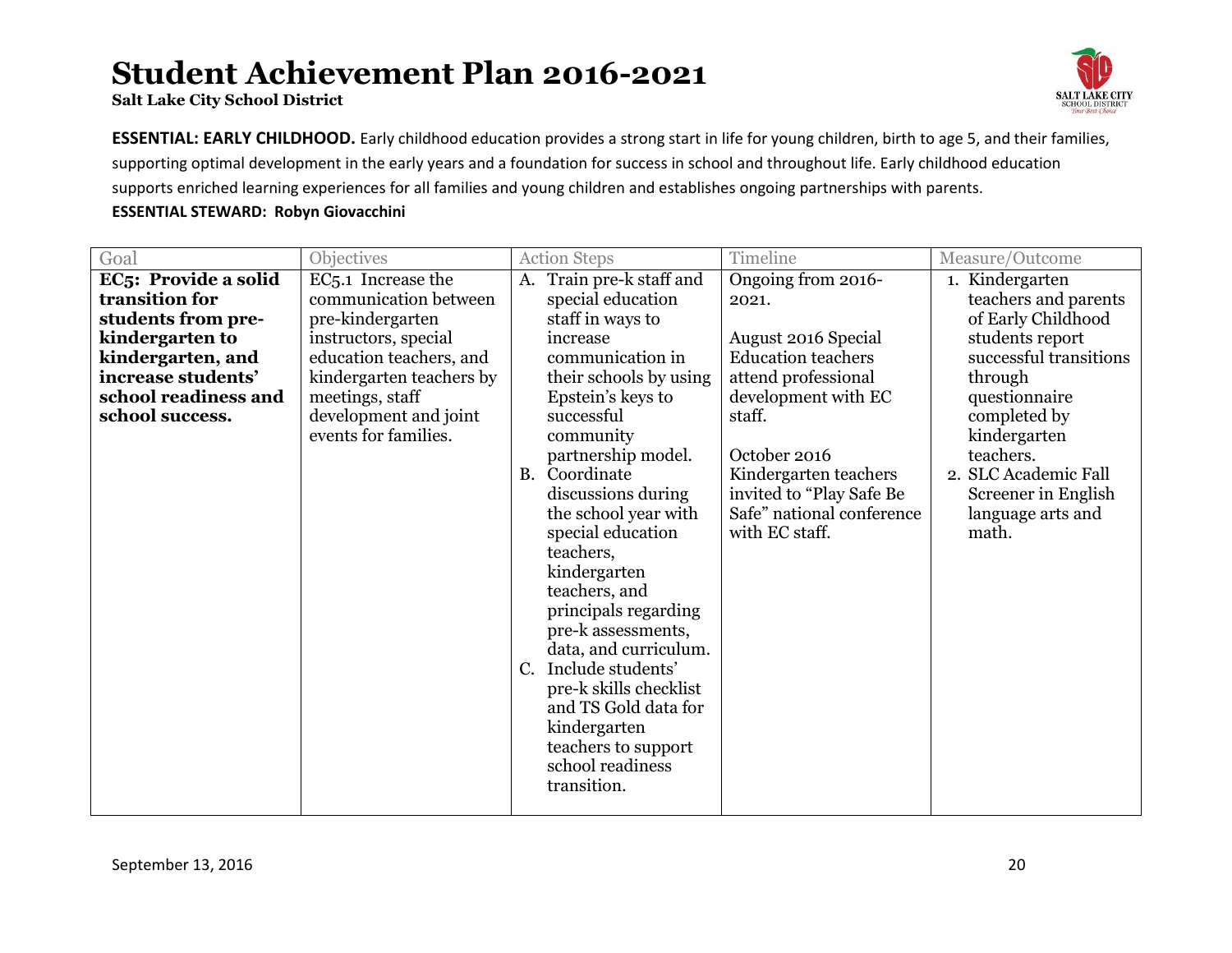**Salt Lake City School District**



**ESSENTIAL: EARLY CHILDHOOD.** Early childhood education provides a strong start in life for young children, birth to age 5, and their families, supporting optimal development in the early years and a foundation for success in school and throughout life. Early childhood education supports enriched learning experiences for all families and young children and establishes ongoing partnerships with parents.

| Goal                     | <b>Objectives</b>          | <b>Action Steps</b>        | Timeline              | Measure/Outcome            |
|--------------------------|----------------------------|----------------------------|-----------------------|----------------------------|
| <b>EC6: Partner with</b> | EC6.1 Work with families   | Provide professional<br>A. | September 2015 - June | Include goal setting<br>1. |
| parents to discover      | to set academic or         | development for staff      | 2016                  | with families as part      |
| their interests,         | behavioral goals for their | on setting and             |                       | of the mandated            |
| concerns, and            | children.                  | achieving goals with       |                       | staff evaluation to        |
| priorities by setting    |                            | families using an          |                       | be completed in the        |
| achievable goals that    |                            | action plan provided       |                       | late spring/early          |
| enhance student          |                            | through the PAT            |                       | summer of 2016.            |
| learning and family      |                            | Foundation                 |                       | 2. As family goals are     |
| well-being.              |                            | curriculum.                |                       | achieved, new goals        |
|                          |                            | Review progress and<br>B.  |                       | are developed,             |
|                          |                            | challenges at March        |                       | maintaining at least       |
|                          |                            | 2016 staff                 |                       | one manageable             |
|                          |                            | development.               |                       | goal during the            |
|                          |                            | Meet regularly with        |                       | school year.               |
|                          |                            | families, at least         |                       | 80% of the<br>3.           |
|                          |                            | twice during the year,     |                       | participating pre-k        |
|                          |                            | to review progress.        |                       | families report            |
|                          |                            |                            |                       | working on, at least       |
|                          |                            |                            |                       | one goal measured          |
|                          |                            |                            |                       | by the action plan.        |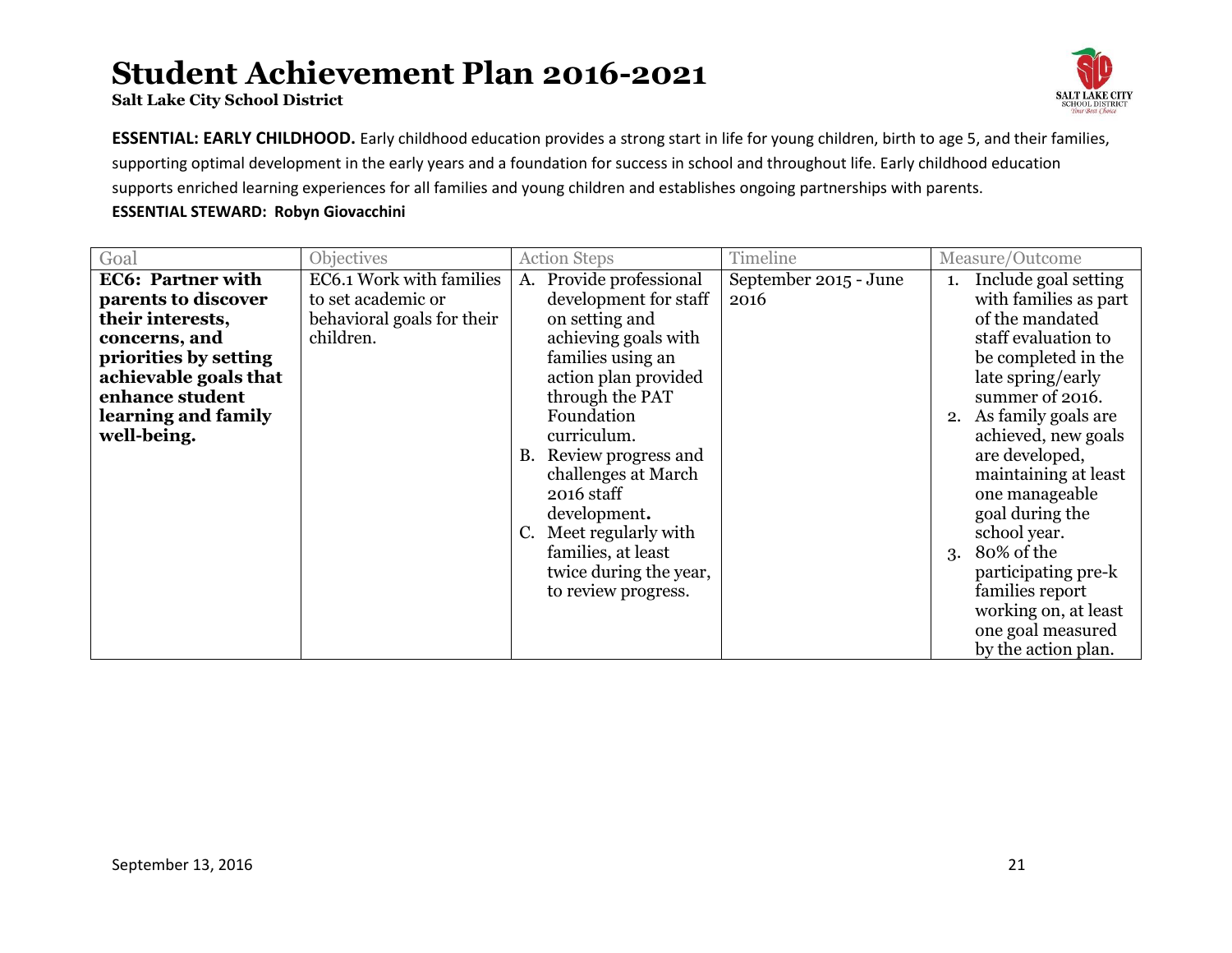**Salt Lake City School District**



**ESSENTIAL: EDUCATIONAL EQUITY AND ADVOCACY**. Raising the achievement of all students while narrowing the gaps between the highest and lowest performing students, and eliminating the racial predictability and disproportionality of which student groups occupy the highest and lowest achievement categories.

#### **ESSENTIAL STEWARD: Claustina Mahon-Reynolds**

| Goal                                                                                                                                | <b>Objectives</b>                                                                                                                                           |                         | <b>Action Steps</b>                                                                                                                                                                                                                                                                                                                                                                                       | Timeline                                |                | Measure/Outcome                                                                                                                                                                 |
|-------------------------------------------------------------------------------------------------------------------------------------|-------------------------------------------------------------------------------------------------------------------------------------------------------------|-------------------------|-----------------------------------------------------------------------------------------------------------------------------------------------------------------------------------------------------------------------------------------------------------------------------------------------------------------------------------------------------------------------------------------------------------|-----------------------------------------|----------------|---------------------------------------------------------------------------------------------------------------------------------------------------------------------------------|
| <b>EEA1:</b> Improve the<br>educational<br>experience for all<br>students, specific to<br>identified disparities.                   | EEA1.1 Reduce<br>inequities and<br>disproportionalities in<br>student discipline.                                                                           | A.<br>$C_{\cdot}$<br>Е. | Set up Equity Audits<br>with departments to<br>gather data.<br>B. Analyze data with<br>departments and<br><b>Equity Leadership</b><br>Team.<br>Present<br>recommendations for<br>action to<br>departments.<br>D. Create and report<br>data on an Equity<br>Score card.<br>Work with Multi-<br>tiered System of<br>Support (MTSS)<br>team and Student<br>Services with<br>implement identifies<br>actions. | January 2016 - June<br>2021             | 1.<br>2.<br>3. | Discipline rates will<br>be comparable to the<br>student enrollment<br>data.<br>Recommended<br>actions or timeline<br>will be implemented.<br>Identified inequities<br>reduced. |
| <b>EEA2: Improve the</b><br>achievement<br>disparities among<br>students groups to<br>ensure that read and<br>write on grade level. | EE2.1 Narrow the<br>achievement gap in<br>reading and writing until<br>the gap is eliminated.<br><b>EEA2.2 Provide coaching</b><br>and support for teachers | <b>B.</b>               | A. Review achievement<br>data and identify<br>most critical<br>achievement gaps to<br>address.<br>Provide surveys to<br>faculties at targeted                                                                                                                                                                                                                                                             | Ongoing, July 2016-<br><b>July 2021</b> |                | 1. Targeted schools will<br>be identified and<br>school improvement<br>plans will include<br>equity priorities and<br>action plans.                                             |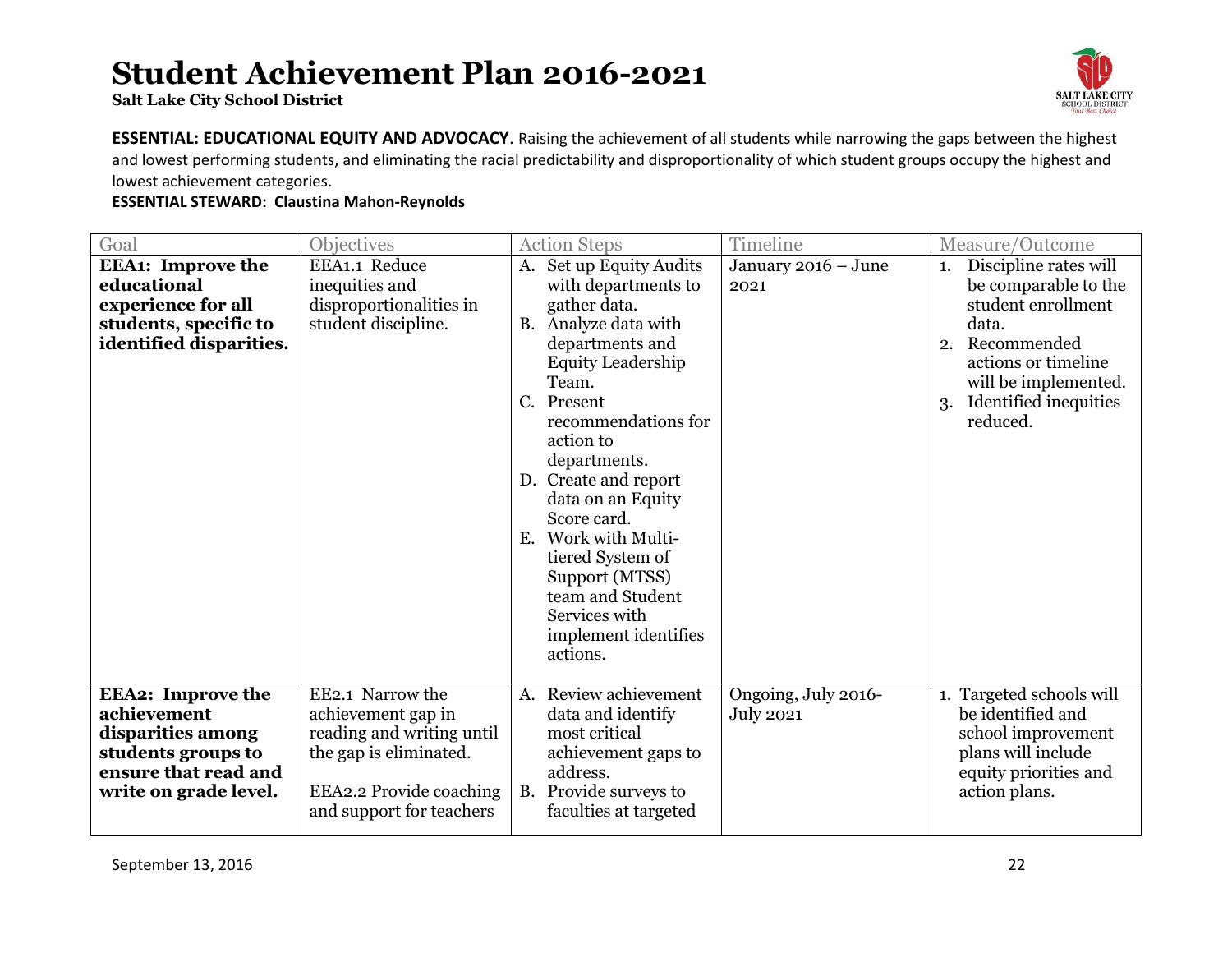**Salt Lake City School District**



**ESSENTIAL: EDUCATIONAL EQUITY AND ADVOCACY**. Raising the achievement of all students while narrowing the gaps between the highest and lowest performing students, and eliminating the racial predictability and disproportionality of which student groups occupy the highest and lowest achievement categories.

#### **ESSENTIAL STEWARD: Claustina Mahon-Reynolds**

| <b>Action Steps</b> | Timeline                                                                                                                                                                                                                                                                                                                                                                                                                                                                                                                                      | Measure/Outcome           |
|---------------------|-----------------------------------------------------------------------------------------------------------------------------------------------------------------------------------------------------------------------------------------------------------------------------------------------------------------------------------------------------------------------------------------------------------------------------------------------------------------------------------------------------------------------------------------------|---------------------------|
| schools to assess   |                                                                                                                                                                                                                                                                                                                                                                                                                                                                                                                                               | 2. Survey results will    |
| professional        |                                                                                                                                                                                                                                                                                                                                                                                                                                                                                                                                               | identify appropriate      |
|                     |                                                                                                                                                                                                                                                                                                                                                                                                                                                                                                                                               | professional              |
| C.                  |                                                                                                                                                                                                                                                                                                                                                                                                                                                                                                                                               | development for           |
|                     |                                                                                                                                                                                                                                                                                                                                                                                                                                                                                                                                               | faculty.                  |
|                     |                                                                                                                                                                                                                                                                                                                                                                                                                                                                                                                                               | 3. Specific targeted gaps |
|                     |                                                                                                                                                                                                                                                                                                                                                                                                                                                                                                                                               | will narrow.              |
|                     |                                                                                                                                                                                                                                                                                                                                                                                                                                                                                                                                               | 4. Administrators and     |
|                     |                                                                                                                                                                                                                                                                                                                                                                                                                                                                                                                                               | School Leadership will    |
|                     |                                                                                                                                                                                                                                                                                                                                                                                                                                                                                                                                               | use equity walk-          |
|                     |                                                                                                                                                                                                                                                                                                                                                                                                                                                                                                                                               | throughs to support       |
|                     |                                                                                                                                                                                                                                                                                                                                                                                                                                                                                                                                               | student learning.         |
|                     |                                                                                                                                                                                                                                                                                                                                                                                                                                                                                                                                               | 5. Professional           |
|                     |                                                                                                                                                                                                                                                                                                                                                                                                                                                                                                                                               | development on            |
|                     |                                                                                                                                                                                                                                                                                                                                                                                                                                                                                                                                               | restorative and           |
|                     |                                                                                                                                                                                                                                                                                                                                                                                                                                                                                                                                               | culturally-relevant       |
|                     |                                                                                                                                                                                                                                                                                                                                                                                                                                                                                                                                               | practices will be         |
|                     |                                                                                                                                                                                                                                                                                                                                                                                                                                                                                                                                               | provided to MTSS          |
|                     |                                                                                                                                                                                                                                                                                                                                                                                                                                                                                                                                               | teams by May 2, 2016.     |
|                     |                                                                                                                                                                                                                                                                                                                                                                                                                                                                                                                                               |                           |
|                     |                                                                                                                                                                                                                                                                                                                                                                                                                                                                                                                                               |                           |
|                     |                                                                                                                                                                                                                                                                                                                                                                                                                                                                                                                                               |                           |
|                     |                                                                                                                                                                                                                                                                                                                                                                                                                                                                                                                                               |                           |
|                     |                                                                                                                                                                                                                                                                                                                                                                                                                                                                                                                                               |                           |
|                     |                                                                                                                                                                                                                                                                                                                                                                                                                                                                                                                                               |                           |
|                     |                                                                                                                                                                                                                                                                                                                                                                                                                                                                                                                                               |                           |
|                     |                                                                                                                                                                                                                                                                                                                                                                                                                                                                                                                                               |                           |
|                     | development needs.<br>Provide culturally<br>and linguistically<br>responsive<br>professional<br>development:<br>(REACH, WIDA,<br>SIOP, E.L Achieve,<br>Courageous<br>Conversations, etc.).<br>D. Support teachers<br>through culture and<br>language coaching.<br>E. Build capacity for<br>facilitation of<br>culturally responsive<br>teaching.<br>F. Provide professional<br>development on<br>equity walk-throughs<br>for district leadership<br>team and school<br>administrators.<br>G. Administer school<br>culture survey<br>annually. |                           |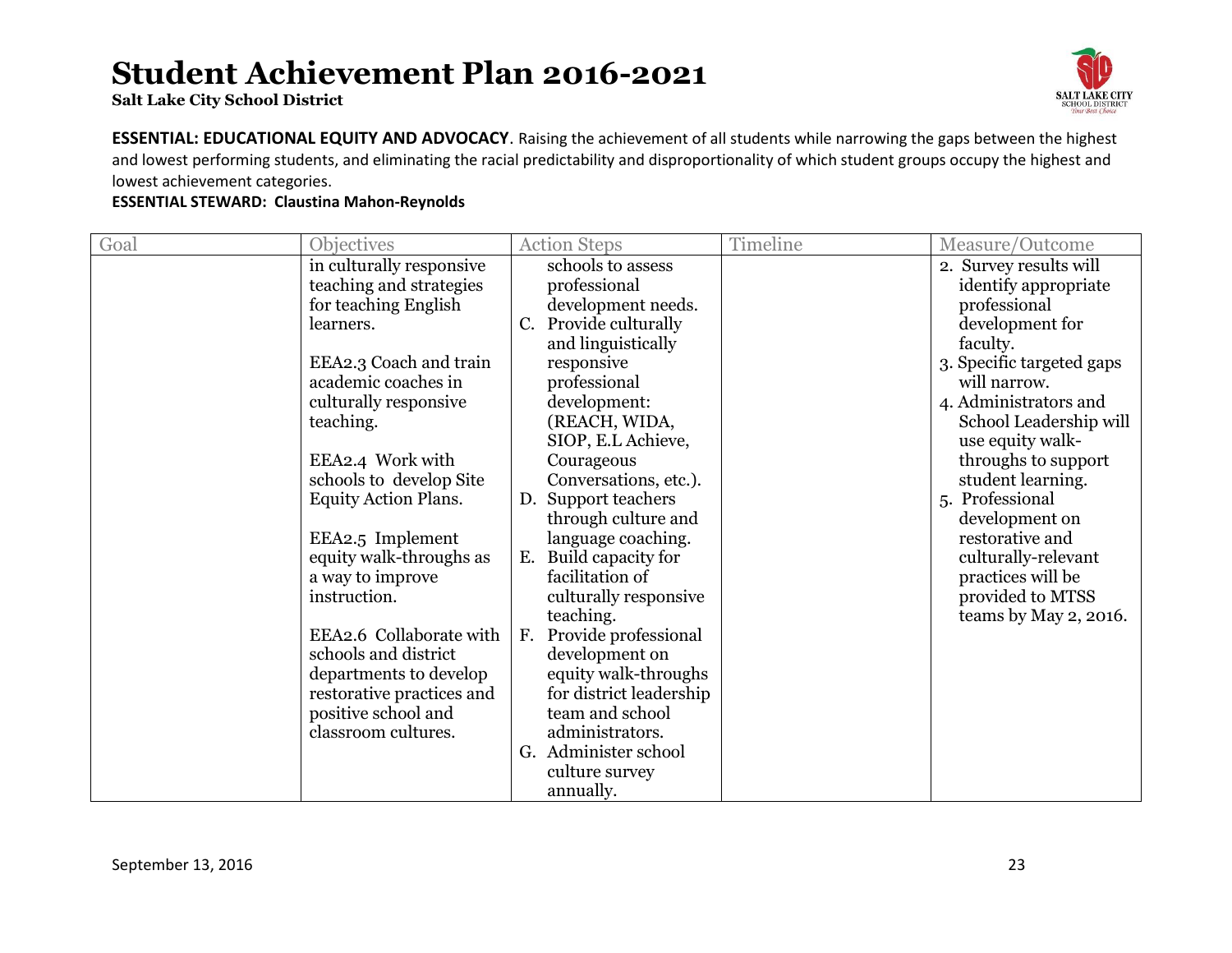**Salt Lake City School District**



**ESSENTIAL: EDUCATIONAL EQUITY AND ADVOCACY**. Raising the achievement of all students while narrowing the gaps between the highest and lowest performing students, and eliminating the racial predictability and disproportionality of which student groups occupy the highest and lowest achievement categories.

#### **ESSENTIAL STEWARD: Claustina Mahon-Reynolds**

| Goal                   | <b>Objectives</b>       |    | <b>Action Steps</b>     | Timeline                 | Measure/Outcome       |
|------------------------|-------------------------|----|-------------------------|--------------------------|-----------------------|
| <b>EEA3: Engage</b>    | EEA3.1 Provide families | А. | Develop Parent and      | Ongoing, July 2016- July | Increased parent      |
| communities and        | and communities with    |    | <b>Community Equity</b> | 2021                     | participation on SCCs |
| families so that they  | multiple means for      |    | Advisory (to include    |                          | and advisory          |
| can advocate for their | connecting with the     |    | required advisory for   |                          | committees.           |
| children.              | district.               |    | Title VII & ALS).       |                          |                       |
|                        |                         | B. | Hold cross cultural     |                          |                       |
|                        |                         |    | parent empowerment      |                          |                       |
|                        |                         |    | courses.                |                          |                       |
|                        |                         |    |                         |                          |                       |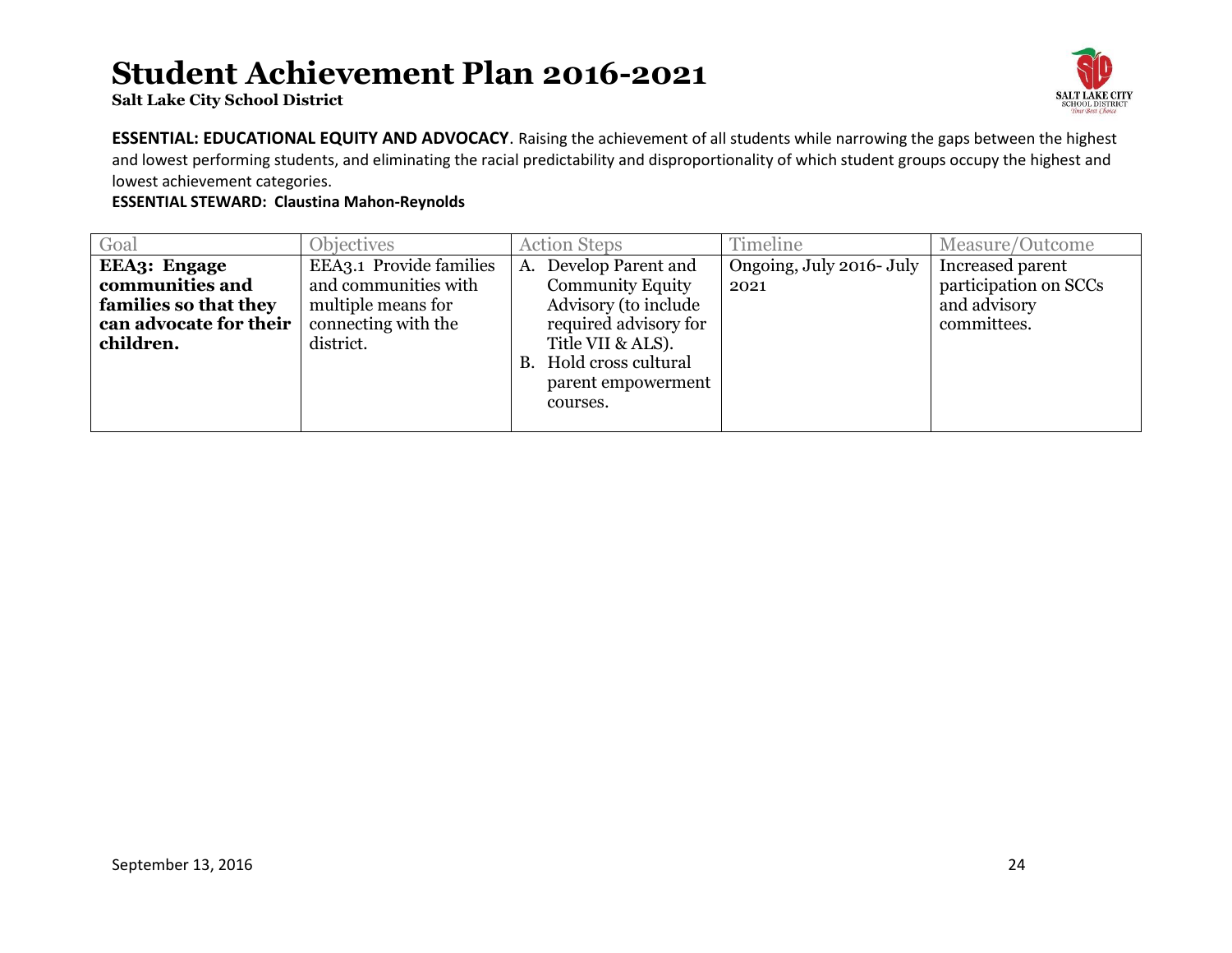**Salt Lake City School District**



#### **ESSENTIAL: FAMILY AND SCHOOL COLLABORATION. Families and schools engaged as partners in supporting and advocating for students.**

Maximizing on skills, strengths and interests, families are active participants in the school community and work collaboratively to promote social, emotional and academic growth.

| Goal                    | Objectives                  |           | <b>Action Steps</b>     | Timeline            | Measure/Outcome        |
|-------------------------|-----------------------------|-----------|-------------------------|---------------------|------------------------|
| <b>FSC1:</b> Expand and | FSC1.1 Provide Family       | A.        | Create and              | July 2016-July 2021 | Attendance and minutes |
| reorganize district     | and School Collaboration    |           | implement a Salt        |                     | at Parent Advisory     |
| infrastructure to be    | Director to pursue          |           | Lake Board of           |                     | Council meetings.      |
| conducive to strong     | relationships both out in   |           | <b>Education Parent</b> |                     |                        |
| family/school           | the community and           |           | Advisory Council.       |                     |                        |
| collaboration and       | within the district, act as |           | Parents are             |                     |                        |
| engagement.             | coordinator of family,      |           | appointed and reflect   |                     |                        |
|                         | school, and community       |           | the many ethnicities,   |                     |                        |
|                         | efforts, ensure services    |           | cultures, languages,    |                     |                        |
|                         | and resources are           |           | neighborhoods and       |                     |                        |
|                         | optimized and duplicated    |           | schools of our          |                     |                        |
|                         | efforts are minimized.      |           | district's diverse      |                     |                        |
|                         | Director will be the        |           | student body.           |                     |                        |
|                         | liaison among the           | <b>B.</b> | The Parent Advisory     |                     |                        |
|                         | community, district,        |           | Council will meet       |                     |                        |
|                         | school-based family and     |           | regularly with school   |                     |                        |
|                         | school specialists, and     |           | board members and       |                     |                        |
|                         | administrators.             |           | district staff to make  |                     |                        |
|                         |                             |           | recommendations         |                     |                        |
|                         |                             |           | about reaching the      |                     |                        |
|                         |                             |           | goals of the Student    |                     |                        |
|                         |                             |           | Achievement Plan.       |                     |                        |
|                         | FSC1.2 Mentor school-       | A.        | Create district family  | January 2016 -      | 1. District model(s)   |
|                         | based family and school     |           | engagement models.      | September 2016      | created.               |
|                         | collaboration specialists   | <b>B.</b> | Identify 4-5 schools    |                     | 2. Pilot schools       |
|                         | to work with                |           | to pilot a <i>Dual</i>  |                     | identified.            |
|                         | administrators to           |           | Capacity Building       |                     |                        |
|                         | implement the Dual          |           | Framework for           |                     |                        |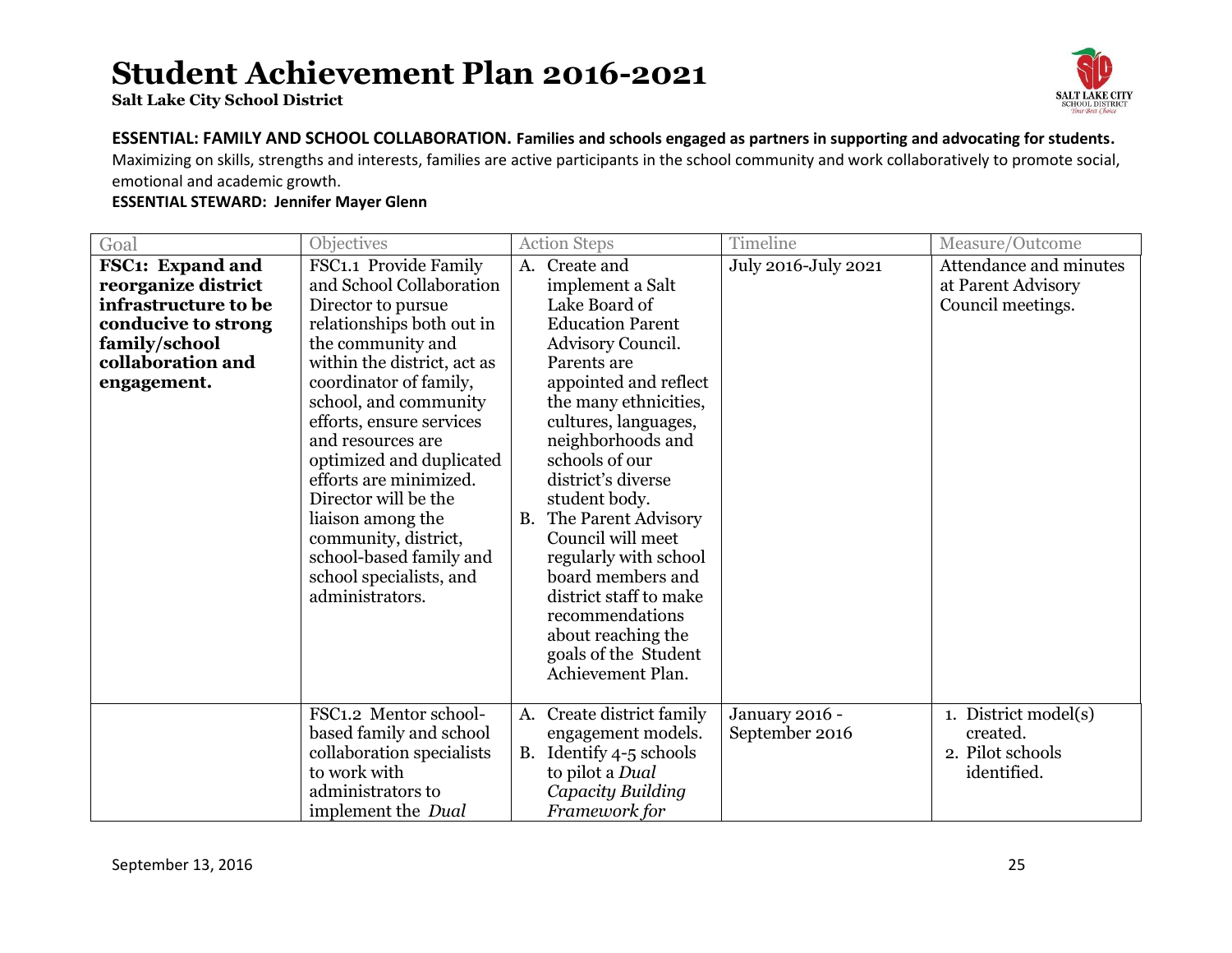**Salt Lake City School District**



#### **ESSENTIAL: FAMILY AND SCHOOL COLLABORATION. Families and schools engaged as partners in supporting and advocating for students.**

Maximizing on skills, strengths and interests, families are active participants in the school community and work collaboratively to promote social, emotional and academic growth.

| Goal                                                                                                              | Objectives                                                                                                                                                                                                                                                                                                                                                                                                 | <b>Action Steps</b>                                                                                                                                                                                                                                                                                                                                                                                                                       | Timeline                | Measure/Outcome                                                                                          |
|-------------------------------------------------------------------------------------------------------------------|------------------------------------------------------------------------------------------------------------------------------------------------------------------------------------------------------------------------------------------------------------------------------------------------------------------------------------------------------------------------------------------------------------|-------------------------------------------------------------------------------------------------------------------------------------------------------------------------------------------------------------------------------------------------------------------------------------------------------------------------------------------------------------------------------------------------------------------------------------------|-------------------------|----------------------------------------------------------------------------------------------------------|
|                                                                                                                   | Capacity-Building<br>Framework for Family-<br><b>School Partnerships</b><br>(Harvard University:<br>Mapp and Kuttner) and<br>create individual school<br>plans for family<br>engagement.<br>FSC1.3 Train school<br>specialists to pursue<br>relationships with<br>families, serve as liaisons<br>between schools and<br>families and facilitate<br>increased family<br>engagement in the school<br>system. | Family-School<br>Partnerships.<br>Hire school-based<br>C.<br>family and school<br>collaboration<br>specialists full time to<br>develop authentic<br>relationships with<br>families and the<br>community for<br>identified pilot<br>schools.<br>D. Establish<br>professional<br>development and<br>monthly meetings<br>between director,<br>specialists and<br>administrators for<br>training and ongoing<br>collaboration and<br>support. |                         | 3. Family and school<br>collaboration<br>specialists hired.<br>4. School plans created.                  |
| FSC2: Create<br>environments where<br>families and school<br>personnel are<br>maximizing skills,<br>strengths and | FSC2.1 Ensure families<br>understand how the<br>school system works and<br>are able to engage in it at<br>multiple levels.                                                                                                                                                                                                                                                                                 | A. Ensure school-based<br>family and school<br>collaboration<br>specialists build<br>relationships with<br>families to provide an                                                                                                                                                                                                                                                                                                         | August 2016 - June 2021 | Family/personnel<br>1.<br>inventories<br>School climate survey<br>2.<br>Data information<br>3.<br>system |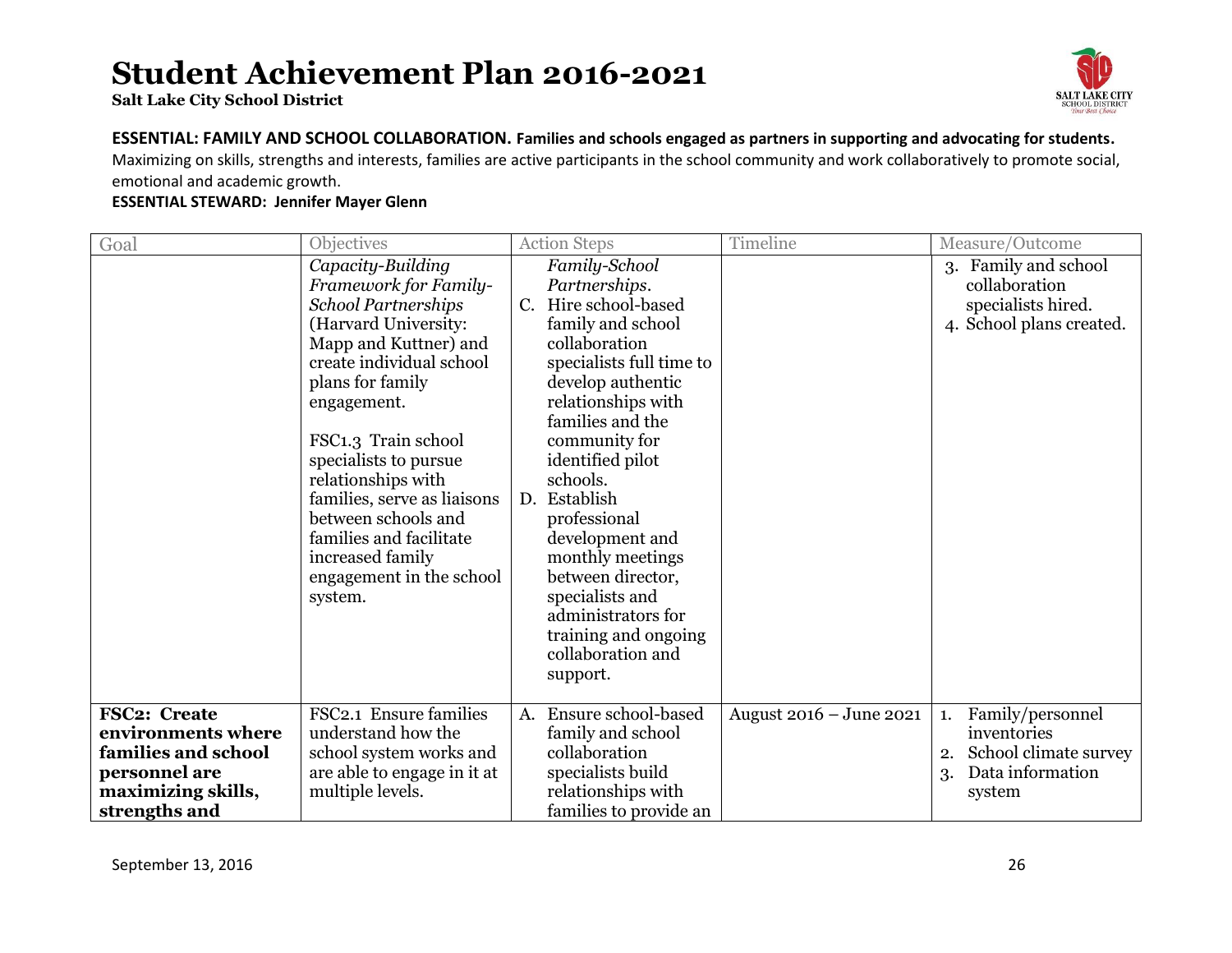**Salt Lake City School District**



#### **ESSENTIAL: FAMILY AND SCHOOL COLLABORATION. Families and schools engaged as partners in supporting and advocating for students.**

Maximizing on skills, strengths and interests, families are active participants in the school community and work collaboratively to promote social, emotional and academic growth.

| Goal                   | <b>Objectives</b>        | <b>Action Steps</b>                   | Timeline | Measure/Outcome |
|------------------------|--------------------------|---------------------------------------|----------|-----------------|
| interests, in order to | FSC2.2 Collaborate with  | "entry point" into                    |          |                 |
| be active participants | families in relevant and | school.                               |          |                 |
| in the school          | meaningful ways.         | Create inventories of<br><b>B.</b>    |          |                 |
| community and to       |                          | family and personnel                  |          |                 |
| work collaboratively   |                          | strengths, skills and                 |          |                 |
| to promote social,     |                          | interests.                            |          |                 |
| emotional and          |                          | Survey families and<br>C.             |          |                 |
| academic growth of     |                          | personnel for input                   |          |                 |
| students.              |                          | regarding ways                        |          |                 |
|                        |                          | schools can build                     |          |                 |
|                        |                          | capacity to promote                   |          |                 |
|                        |                          | social, emotional and                 |          |                 |
|                        |                          | academic growth of                    |          |                 |
|                        |                          | students                              |          |                 |
|                        |                          | D. Create an                          |          |                 |
|                        |                          | environment in<br>which family school |          |                 |
|                        |                          | collaboration                         |          |                 |
|                        |                          | specialists work with                 |          |                 |
|                        |                          | the district and                      |          |                 |
|                        |                          | community                             |          |                 |
|                        |                          | specialists to build                  |          |                 |
|                        |                          | skills wanted by                      |          |                 |
|                        |                          | families. Training                    |          |                 |
|                        |                          | and mentoring is                      |          |                 |
|                        |                          | provided.                             |          |                 |
|                        |                          | Implement family<br>E.                |          |                 |
|                        |                          | engagement home                       |          |                 |
|                        |                          | visits like the Parent                |          |                 |
|                        |                          | Teacher Home Visit                    |          |                 |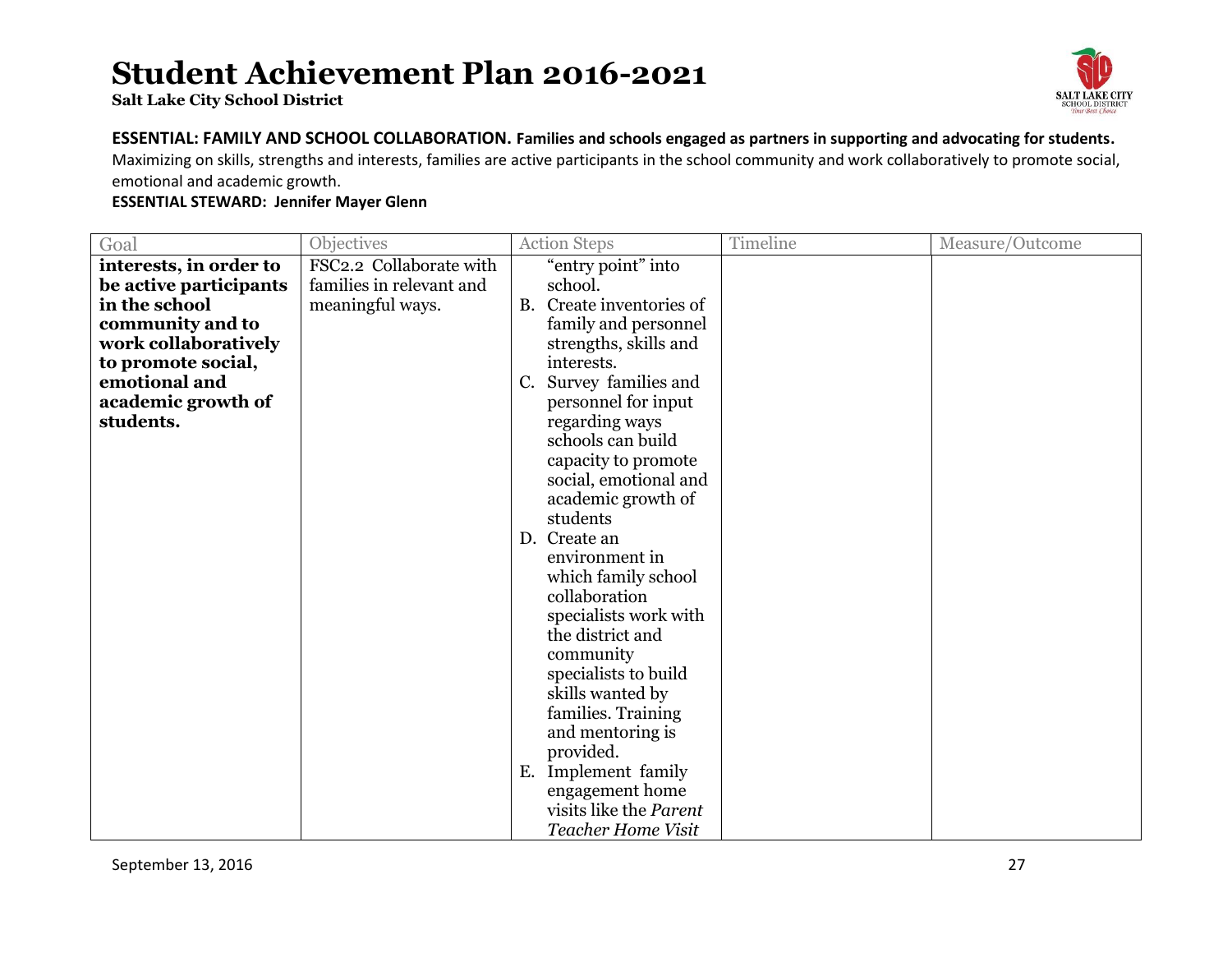**Salt Lake City School District**



#### **ESSENTIAL: FAMILY AND SCHOOL COLLABORATION. Families and schools engaged as partners in supporting and advocating for students.**

Maximizing on skills, strengths and interests, families are active participants in the school community and work collaboratively to promote social, emotional and academic growth.

| Goal | Objectives | <b>Action Steps</b>                                                                                                                                                                                                                                                                                                                                                                                            | Timeline | Measure/Outcome |
|------|------------|----------------------------------------------------------------------------------------------------------------------------------------------------------------------------------------------------------------------------------------------------------------------------------------------------------------------------------------------------------------------------------------------------------------|----------|-----------------|
|      |            | Project. Provide<br>professional<br>development for up<br>to 60 teachers. Set<br>goals with schools for<br>numbers of home<br>visits.<br>F. Implement "School"<br>101" classes like<br>Padres<br>Comprometidos.<br>Provide professional<br>development for<br>specialists and others<br>in similar positions in<br>the district. Teach at<br>least two classes (9)<br>sessions) throughout<br>the school year. |          |                 |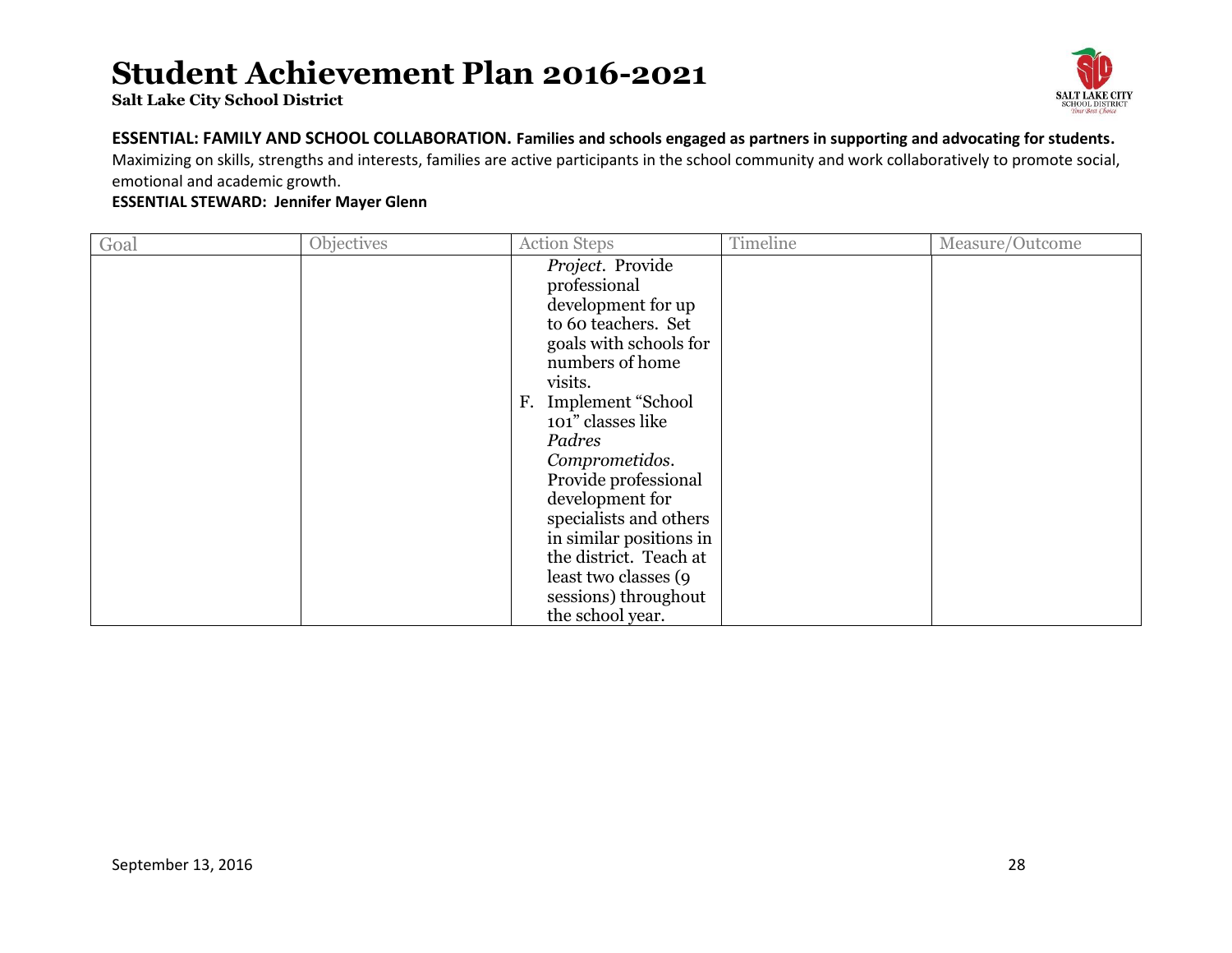**Salt Lake City School District**



**ESSENTIAL: STUDENT SUCCESS. Providing opportunities for students to engage and connect to activities and school.** Ensuring graduation credit is earned and career pathways explored. Student success is at the core of our work. Individual planning and building relationships with every student is critical. It is imperative for students to feel safe and supported.

#### **ESSENTIAL STEWARD: Mindi Holmdahl**

| <b>GOAL</b>                 | <b>OBJECTIVE</b>           | <b>ACTION STEPS</b>                 | <b>TIMELINE</b>         | <b>MEASURE/OUTCOME</b>      |
|-----------------------------|----------------------------|-------------------------------------|-------------------------|-----------------------------|
| SS1: Build                  | SS1.1 Create               | Develop school<br>A.                | August 2015 - June 2017 | Pathway Marker 4B,<br>1.    |
| relationships and           | opportunities for          | specific Tier 1                     |                         | 5B                          |
| make connections            | students to make           | universal supports                  |                         | 2. Pathway Marker 4C,       |
| with every student          | connections with the       | (MTSS) for every                    |                         | 5D climate survey           |
|                             | school and build           | student at every                    |                         | All schools will have<br>3. |
|                             | relationships with adults  | school                              |                         | effective Tier 1            |
|                             | through programs such      | Develop systematic<br><b>B.</b>     |                         | universal supports in       |
|                             | as freshman success, $7th$ | programs to support                 |                         | place (MTSS) as             |
|                             | grade orientation, MTSS,   | the success of all                  |                         | measured by the SET         |
|                             | etc.                       | students                            |                         | and provide evidence        |
|                             |                            |                                     |                         |                             |
| <b>SS2: Ensure students</b> | SS2.1 Ensure students      | Each school takes<br>A.             | August 2015 - June 2017 | Pathway Marker 4C<br>1.     |
| feel safe and valued        | know what the rules are    | the following actions               |                         | SET/Surveys/Climate         |
|                             | and that they are          | as specified in the                 |                         | 2. Pathway Marker 4B,       |
|                             | enforced fairly.           | <b>MTSS</b> framework:              |                         | 5B                          |
|                             | SS2.2 Ensure students      | a. Establish                        |                         |                             |
|                             |                            | expectations.                       |                         |                             |
|                             | feel physically and        | Explicitly<br>b.<br>teach           |                         |                             |
|                             | emotionally safe.          | expectations.                       |                         |                             |
|                             | SS2.3 Implement the        | Reinforce<br>$c_{\cdot}$            |                         |                             |
|                             | Multi-Tiered System of     | expectations.                       |                         |                             |
|                             | Support (MTSS)             | Correct<br>d.                       |                         |                             |
|                             | framework and supports     | behavioral                          |                         |                             |
|                             | to facilitate student      | errors.                             |                         |                             |
|                             | engagement at every        | Provide MTSS<br><b>B.</b>           |                         |                             |
|                             | school.                    | professional                        |                         |                             |
|                             |                            | development.                        |                         |                             |
| SS <sub>3</sub> : Ensure    | SS3.1 Ensure all           | Ensure every student<br>$A_{\cdot}$ | May 2016- June 2017     | Pathway Marker 4C           |
| graduation credit is        | students have a            | has a full and                      |                         | 2. Pathway Marker 5B        |

September 13, 2016 29